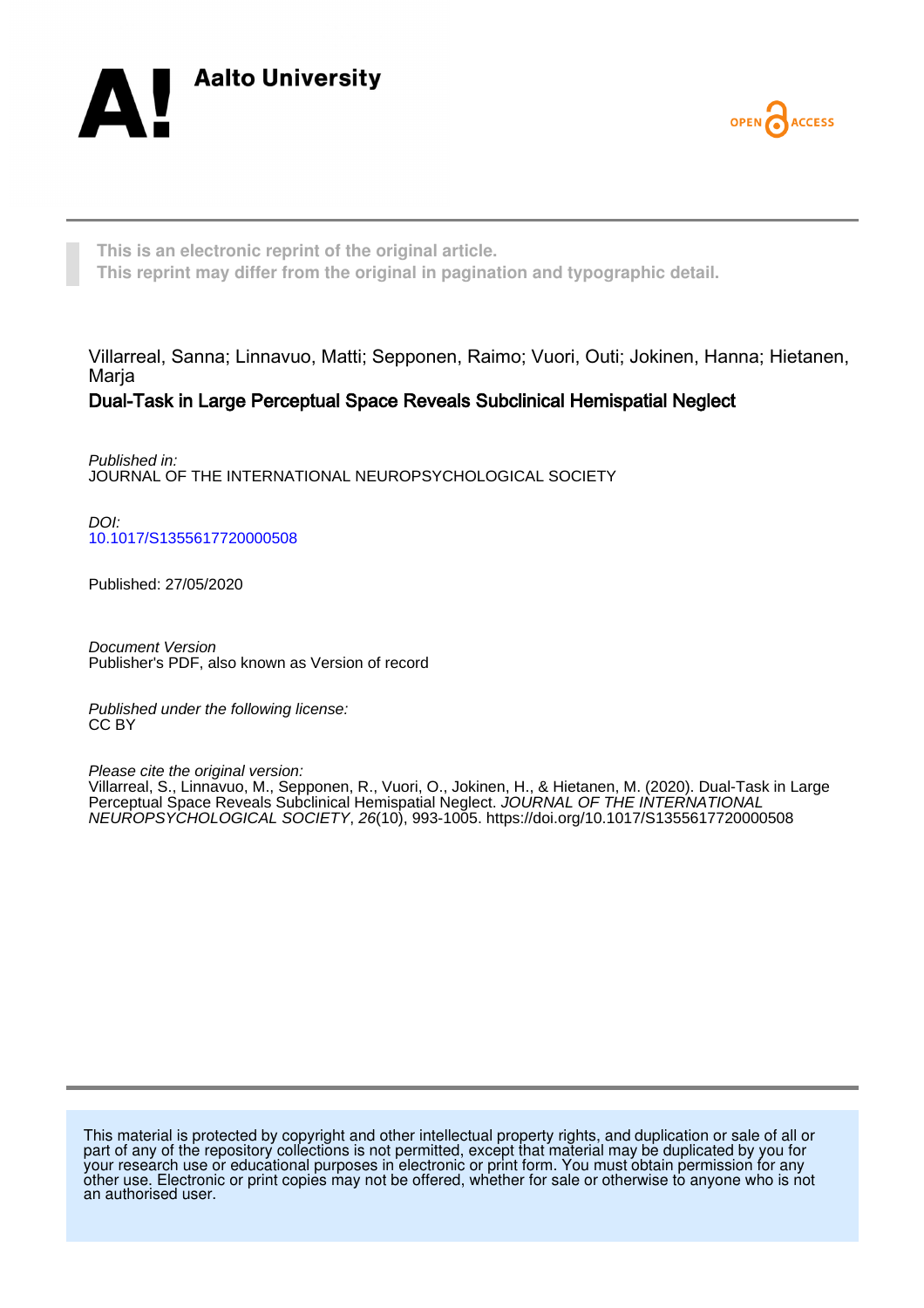Journal of the International Neuropsychological Society (2020), 1–13 Copyright © INS. Published by Cambridge University Press, 2020. This is an Open Access article, distributed under the terms of the Creative Commons Attribution licence [\(http://creativecommons.org/licenses/by/4.0/\)](http://creativecommons.org/licenses/by/4.0/), which permits unrestricted re-use, distribution, and reproduction in any medium, provided the original work is properly cited. doi[:10.1017/S1355617720000508](https://doi.org/10.1017/S1355617720000508)

# Dual-Task in Large Perceptual Space Reveals Subclinical Hemispatial Neglect

Sanna Villarreal<sup>1,\*</sup> (D, Matti Linnavuo<sup>2</sup>, Raimo Sepponen<sup>2</sup>, Outi Vuori<sup>1</sup>, Hanna Jokinen<sup>1,3</sup> and Marja Hietanen<sup>1</sup>

<sup>1</sup>Clinical Neurosciences, Neuropsychology, University of Helsinki and Helsinki University Hospital, Helsinki, Finland

<sup>2</sup>Department of Electrical Engineering and Automation, Aalto University, Espoo, Finland

3 Department of Psychology and Logopedics, Faculty of Medicine, University of Helsinki, Helsinki, Finland

(RECEIVED October 3, 2019; FINAL REVISION March 3, 2020; ACCEPTED April 14, 2020)

#### Abstract

Objective: Both clinically observable and subclinical hemispatial neglect are related to functional disability. The aim of the present study was to examine whether increasing task complexity improves sensitivity in assessment and whether it enables the identification of subclinical neglect. Method: We developed and compared two computerized dual-tasks, a simpler and a more complex one, and presented them on a large,  $173 \times 277$  cm screen. Participants in the study included 40 patients with unilateral stroke in either the left hemisphere (LH patient group,  $n = 20$ ) or the right hemisphere (RH patient group,  $n = 20$ ) and 20 healthy controls. In addition to the large-screen tasks, all participants underwent a comprehensive neuropsychological assessment. The Bells Test was used as a traditional paper-and-pencil cancellation test to assess neglect. Results: RH patients made significantly more left hemifield omission errors than controls in both large-screen tasks. LH patients' omissions did not differ significantly from those of the controls in either large-screen task. No significant group differences were observed in the Bells Test. All groups' reaction times were significantly slower in the more complex large-screen task compared to the simpler one. The more complex large-screen task also produced significantly slower reactions to stimuli in the left than in the right hemifield in all groups. Conclusions: The present results suggest that dual-tasks presented on a large screen sensitively reveal subclinical neglect in stroke. New, sensitive, and ecologically valid methods are needed to evaluate subclinical neglect.

Keywords: Stroke, Unilateral neglect, Divided attention, Computer-based, Neuropsychological assessment, Reaction times

## INTRODUCTION

Hemispatial neglect is a common symptom of right hemisphere stroke (Ringman, Saver, Woolson, Clarke, & Adams, [2004\)](#page-12-0). Severe neglect becomes clinically observable, for example, in activities of daily living and in neuropsychological screening tests (Gillen, Tennen, & McKee, [2005](#page-11-0); Katz, Hartman-Maeir, Ring, & Soroker, [1999](#page-12-0)). Subclinical neglect is more demanding to diagnose but can result in functional disability (Bonato, Priftis, Marenzi, Umiltá, & Zorzi, [2012](#page-11-0); Jehkonen et al., [2000\)](#page-12-0).

Traditional paper-and-pencil tests are not sensitive in revealing subclinical neglect (Bonato & Deouell, [2013](#page-11-0)). They have also been criticized for their poor ecological validity since stimuli are static and presented in a narrow visual space (Bonato & Deouell, [2013](#page-11-0); Hasegawa, Hirono, & Yamadori, [2011;](#page-11-0) Nakatani, Notoya, Sunahara, Takahashi,

 $&$  Inoue, [2013](#page-12-0); Ulm et al., [2013\)](#page-13-0). There have been various attempts to improve traditional tests' sensitivity. These include, for example, increasing the number or similarity of target and distractor stimuli (Aglioti, Smania, Barbieri, & Corbetta, [1997;](#page-11-0) Basagni et al., [2017](#page-11-0); Kaplan et al., [1991;](#page-12-0) Rapcsak, Verfaellie, Fleet, & Heilman, [1989;](#page-12-0) Sarri, Greenwood, Kalra, & Driver, [2009\)](#page-13-0), using time limits in visual searching (Priftis, Di Salvo, & Zara, [2019\)](#page-12-0), or requiring counting backward while performing the task (Robertson & Frasca, [1992](#page-12-0)).

The increased complexity of the test environment enhances assessment sensitivity in revealing neglect (Blini et al., [2016](#page-11-0); Bonato, [2012](#page-11-0), [2015](#page-11-0); Bonato, Priftis, Marenzi, Umiltá, & Zorzi, [2010](#page-11-0); Hasegawa et al., [2011](#page-11-0); Robertson & Manly, [2004\)](#page-12-0). While a large portion of this evidence comes from observations in patients with right hemisphere strokes (Bartolomeo, [2000](#page-11-0); Bonato, [2015;](#page-11-0) Bonato et al., [2012](#page-11-0); Bonato, Priftis, Umiltá, & Zorzi, [2013;](#page-11-0) Deouell, Sacher, & Soroker, [2005;](#page-11-0) Eramudugolla, Boyce, Irvine, & Mattingley, [2010;](#page-11-0) Smania et al., [1998](#page-13-0); van Kessel,

<sup>\*</sup>Correspondence and reprint requests to: Sanna Villarreal, Neuropsychology, Helsinki University Hospital, P. O. Box 302, FI-00029 HUS, Helsinki, Finland. E-mail: [sanna.villarreal@helsinki.fi](mailto:sanna.villarreal@helsinki.fi)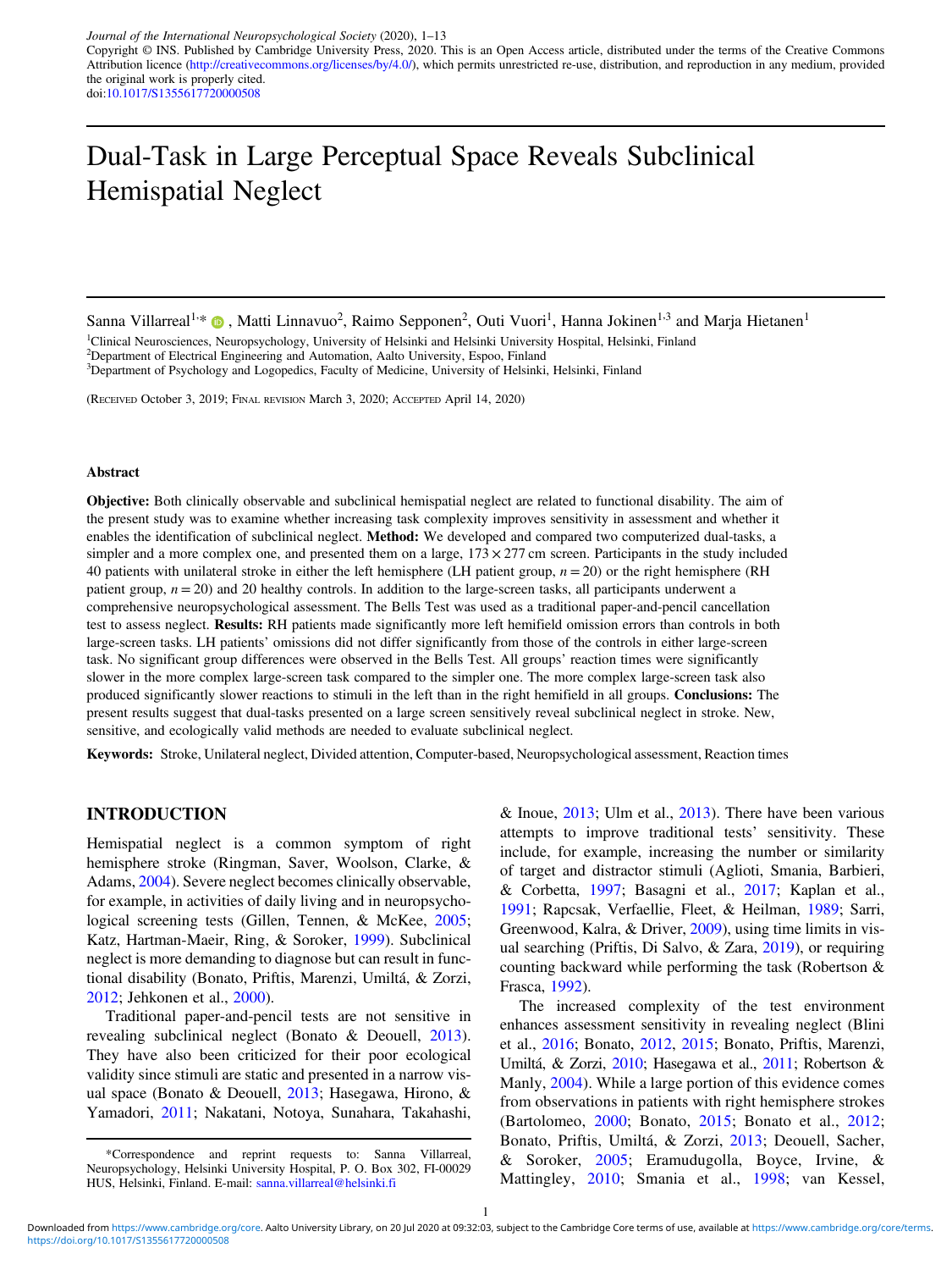van Nes, Geurts, Brouwer, & Fasotti, [2013\)](#page-13-0), there are also studies showing similar deficits in left hemisphere patients (Blini et al., [2016;](#page-11-0) Bonato et al., [2010](#page-11-0)).

New computerized assessment methods requiring divided attention and reacting to dynamic stimuli offer benefits over traditional tests (Bonato et al., [2010](#page-11-0); van Kessel, van Nes, Brouwer, Geurts, & Fasotti, [2010;](#page-13-0) van Kessel et al., [2013](#page-13-0)). Variations in task complexity hinder the use of compensatory strategies, and reaction time measurements enhance precision (Bonato & Deouell, [2013\)](#page-11-0). Traditional tests do not reach similar sensitivity (Deouell et al., [2005;](#page-11-0) Kim et al., [2010;](#page-12-0) Tanaka, Sugihara, Nara, Ino, & Ifukube, [2005;](#page-13-0) Tsirlin, Dupierrix, Chokron, Coquillart, & Ohlmann, [2009;](#page-13-0) Ulm et al., [2013](#page-13-0); van Kessel et al., [2010,](#page-13-0) [2013](#page-13-0)) even if factors increasing discernment are introduced (Bonato et al., [2012](#page-11-0)).

Various studies have compared new assessment methods with traditional tests (e.g. Deouell et al., [2005](#page-11-0); Kim et al., [2010](#page-12-0); Tanaka et al., [2005](#page-13-0); Ulm et al., [2013](#page-13-0); van Kessel et al., [2010\)](#page-13-0), and computerized dual-tasks with single tasks (Andres et al., [2019;](#page-11-0) Blini et al., [2016](#page-11-0); Bonato, [2015](#page-11-0); Bonato et al., [2010](#page-11-0), [2012;](#page-11-0) van Kessel et al. [2013](#page-13-0)). However, to our knowledge, there is only limited research comparing different computerized dual-tasks. Some of these studies have reported different versions of the dual-task as being sensitive (Blini et al., [2016;](#page-11-0) Bonato et al., [2010](#page-11-0), [2012](#page-11-0); Peers, Ludwig, Cusack, & Duncan, [2006\)](#page-12-0). It has also been shown that low complexity in the primary central task does not reveal neglect in secondary peripheral visual processing, but high complexity does (Vuilleumier & Driver, [2007](#page-13-0)). None of these dual-task studies has utilized large screens.

The aim of the present study was to examine whether varying the complexity of the dual-task would improve the sensitivity of the assessment and enable the identification of subclinical neglect. More specifically, we investigated whether a computerized dual-task paradigm and the use of a large perceptual field would yield sufficient complexity in order to differentiate the findings obtained through a traditional paper-and-pencil cancellation test, or whether additional factors increasing task demands would be required. To answer the research problem, we developed and compared two computerized dual tasks: one simpler and the other more complex. The tasks were presented on a 173 cm  $\times$  277 cm screen to enhance ecological validity. The Bells Test was used as a traditional cancellation test to assess neglect. While neglect may occur in different sensory modalities, this study focuses solely on the visual form.

## METHOD

#### **Participants**

A total of 58 potentially eligible consecutive stroke patients receiving rehabilitation at the Neurology Outpatient Clinic of Helsinki University Hospital were selected for recruitment. Recruitment and data collection were carried out between June 2016 and February 2019. The inclusion criteria were native Finnish speakers with first-ever CT (computed

tomography) or MRI (magnetic resonance imaging)-verified stroke; no prior neurological diagnosis or bilateral stroke; no visual field defect according to clinical neurological or neuroophthalmological evaluation; no primary impairment in hearing or sight (other than myopia or hyperopia corrected with glasses); no substance abuse; no severe aphasia or other significant cognitive or similar symptom preventing participation; and no severe hemiparesis or other significant motor symptom or psychiatric disease, which would complicate the cooperation. Altogether, 18 patients were excluded because of prior or bilateral stroke, visual field defect, or severe neglect, preventing cooperation. The patients included in the study comprised 20 right hemisphere (RH patient group, 9 men, mean age  $53$   $SD \pm 8$  years) and 20 left hemisphere (LH patient group, 15 men, mean age 51  $SD \pm 9$  years) stroke patients. Fourteen of the RH patients and 10 of the LH patients received multiprofessional neurological outpatient rehabilitation, while the rest of the patients received only neuropsychological outpatient rehabilitation.

Control participants included 20 healthy volunteers (8 men, mean age  $46 SD \pm 15$  years) matched with the patient groups in age, gender, and education. The characteristics of the patients and controls are shown in Table [1](#page-3-0).

The study protocol was approved by the Ethics Committee of Helsinki University Hospital. All participants gave written informed consent for participation. The data included in the study were obtained in compliance with the Helsinki Declaration.

## Procedure

#### Comprehensive neuropsychological assessment

The comprehensive neuropsychological assessment consisted of tests covering multiple cognitive domains. Visual attention was examined with the Bells Test to assess neglect (Gauthier, Dehaut, & Joanette, [1989\)](#page-11-0). Executive functions and processing speed were examined with the Trail Making Test, parts A and B (Reitan, [1958](#page-12-0)), the Brixton Spatial Anticipation Test (Burgess & Shallice, [1997\)](#page-11-0), design, phonetic and semantic fluency (Jones-Gotman & Milner, [1977](#page-12-0); Miller, [1984](#page-12-0)), and a dual-task modification of the Bourdon–Wiersma Test, including counting numbers backwards and visual dot cancellation (Vilkki, Virtanen, Surma-aho, & Servo, [1996\)](#page-13-0). Memory was examined with working memory distraction, word list learning, and delayed recall (Christensen, [1979](#page-11-0)), and with subtests of the Wechsler Memory Scale, third edition (WMS-III): Letter-Number Sequencing and Visual Memory Span (Wechsler, [1997,](#page-13-0) [2008](#page-13-0)). Depression was evaluated with the Depression Scale, which consists of 10 items with scores ranging from 0 to 30 (Salokangas, Poutanen, & Stengard, [1995\)](#page-12-0).

## Large-screen tasks

Apparatus. A new computer-based method, the Active Space, was developed based on near-field imaging technology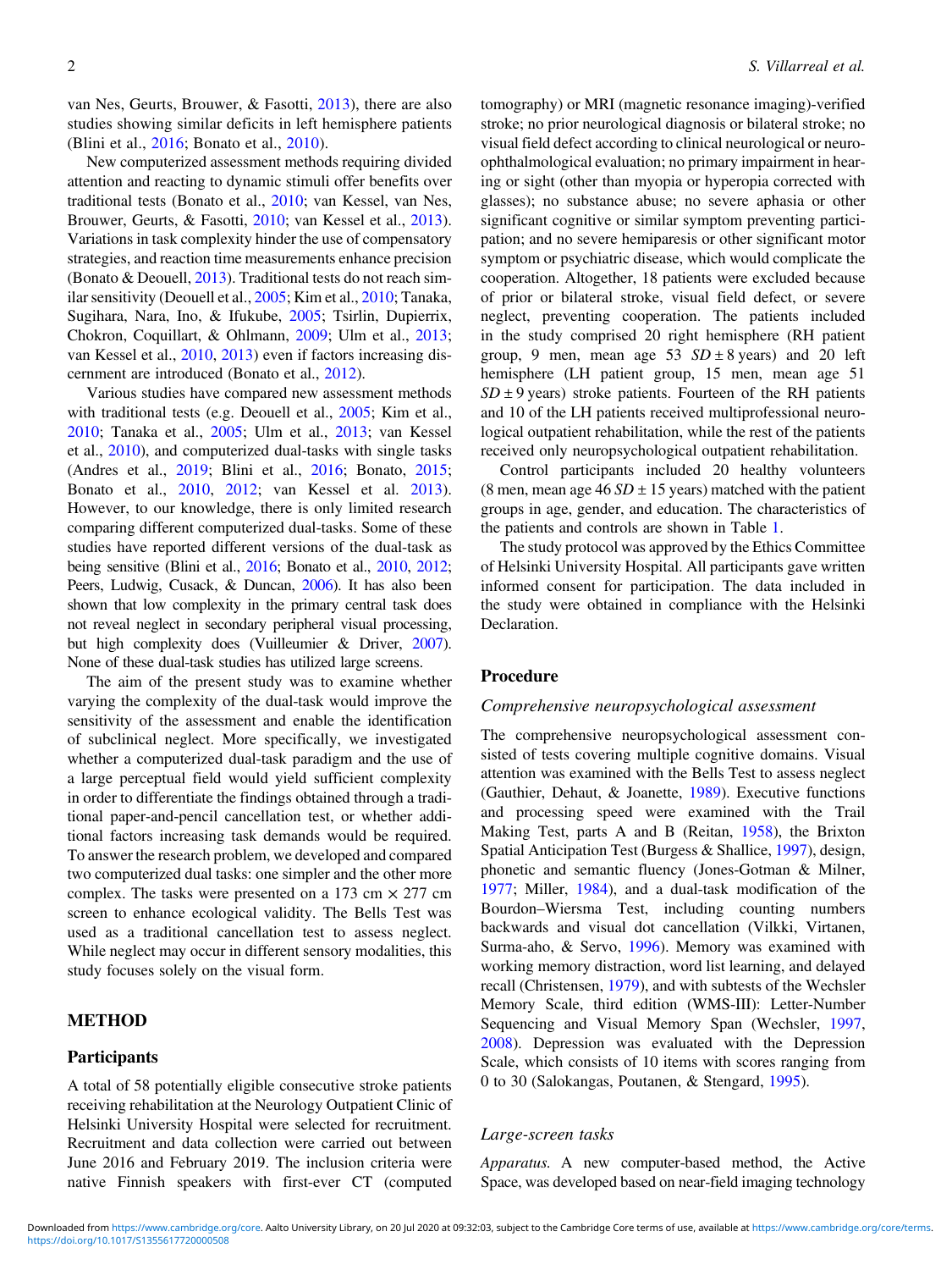#### <span id="page-3-0"></span>Table 1. Characteristics of the patients and controls

| Demographic and clinical data                                                         |         | LH patients RH patients Controls |        | <b>Statistics</b>         |      | $df$ <i>p</i> Value Effect size |
|---------------------------------------------------------------------------------------|---------|----------------------------------|--------|---------------------------|------|---------------------------------|
|                                                                                       |         |                                  |        |                           |      |                                 |
| Age, years $a$                                                                        | 51 (9)  | 53 (8)                           | 46(15) | $X2 = 2.375$              | .305 | $n^2 = .007$                    |
| Gender, male/female <sup>b</sup>                                                      | 15/5    | 9/11                             | 8/12   | $\chi^2 = 5.759$          | .056 | $V = .310$                      |
| Education, years <sup>a</sup>                                                         | 16(4)   | 15(3)                            | 16(3)  | $X2 = 0.390$              | .823 | $n^2 = -.028$                   |
| Depression scale score <sup>a</sup>                                                   | 5(4)    | 5(4)                             | 3(4)   | $X2 = 4.158$              | .125 | $n^2 = .038$                    |
| Lesion type, hemorrhage/ischemia/both <sup>b</sup>                                    | 1/18/1  | 3/12/5                           |        | $v^2 = 4.867$             | .088 | $V = .349$                      |
| Days post-onset of stroke prior to study <sup>a</sup>                                 | 105(42) | 106(45)                          |        | $U = 199.5$ ; $Z = -.014$ | .989 | $r = -.002$                     |
| Neuropsychological out-patient rehabilitation<br>sessions prior to study <sup>a</sup> | 3(2)    | 3(2)                             |        | $U = 186.5$ ; $Z = -.369$ | .712 | $r = -.058$                     |

*Note.* LH = left hemisphere stroke; RH = right hemisphere stroke.  $a$  Mean (*SD*), Mann–Whitney *U*- or Kruskal–Wallis Tests (*U/X2*).

<sup>b</sup> Frequency, Pearson Chi-Square Test  $(\chi^2)$ .

| Technical parameter      | Detection task                                                                                        | Crash task                                                                                                      |
|--------------------------|-------------------------------------------------------------------------------------------------------|-----------------------------------------------------------------------------------------------------------------|
| Peripheral task paradigm | Spherical colored flashes in various display<br>positions. Response with mouse button 4               | Spheres cross the display in various directions, randomly<br>colliding in a flash. Response with mouse button 4 |
| Target                   | Red sphere (RGB = $190,0,0$ )                                                                         | Two colliding spheres                                                                                           |
| Response window          | $250-1000$ ms after target onset                                                                      | 250–1500 ms after target onset                                                                                  |
| Sphere diameter          | $100 \,\mathrm{mm}$                                                                                   | Moving sphere 90 mm, flash 240 mm                                                                               |
| Sphere colors            | Red $(190,0,0)$ ; green $(0,255,0)$ ; blue $(0,0,255)$ ;<br>cyan $(0,255,255)$ ; yellow $(255,255,0)$ | Moving sphere gray (127,127,127), flash white<br>(255, 255, 255)                                                |
| Flash time               | $100 \text{ ms}$                                                                                      | $100 \text{ ms}$                                                                                                |
| Screen background        | Solid gray (127,127,127)                                                                              | Gray noise                                                                                                      |
| Target locations         | 10 on left, 10 on right side of display, random<br>height and ISI                                     | 24 on left, 24 on right, random height and sequence                                                             |
| <b>ISI</b>               | $1.5 \pm 1.5$ s, random                                                                               | N/A                                                                                                             |
| ITI                      | $6.3 \pm 3.8$ s, random                                                                               | $6.6 \pm 5$ s, random                                                                                           |
| Central task paradigm    | Varying numbers in the display center.<br>Response with mouse button 4                                | Varying numbers in the display center. Response with<br>voice burst to lavalier microphone                      |
| Numbers displayed        | $0, 1, 2,$ and $3$ in random order                                                                    | $1, 2, 3, 4, 5, 6, 7, 8,$ and 9 in random sequence                                                              |
| Target                   | Number 2                                                                                              | A number twice the preceding number                                                                             |
| Response window          | within 1000 ms after target onset                                                                     | Within 1500 ms after target onset                                                                               |
| Number height            | 50 mm                                                                                                 | $245 \text{ mm}$                                                                                                |
| Display time             | $800 \,\mathrm{ms}$                                                                                   | $800 \text{ ms}$                                                                                                |
| <b>ISI</b>               | 1 <sub>s</sub>                                                                                        | 1.5 s                                                                                                           |
| IТI                      | $6.5 \pm 4.5$ s, random                                                                               | $10 \pm 5$ s, random                                                                                            |

*Note.*  $RGB = red$ , green, blue color space;  $ISI =$  interstimulus interval;  $ITI =$  intertarget interval.

(Linnavuo, Kovalev, & Sepponen, [2010](#page-12-0); Rimminen, Lindström, Linnavuo, & Sepponen, [2010](#page-12-0)). The Active Space includes several means of generating visual stimuli and measuring reaction times. The main visual stimuli generator is a short throw video projector (Epson EB-680, Seiko EPSON Corporation, Suwa, Japan) producing a display of height 173 cm and a width of 277 cm on the wall. The midpoint of the screen is located 120 cm from the floor. The pixel size of the display is 1.9 mm. Control of the Active Space and the task applications are implemented using LabVIEW™ systems engineering software (National Instruments, Austin, TX, USA).

In the research setting, the participant was seated in a chair facing the screen at a 180-cm distance. Thus, the display appeared at an angle of approximately 75° horizontally and 51° vertically. The participants performed two distinct dual-tasks. In both, a peripheral visual field task was presented simultaneously with a numeric central task. A short training, including verbal guidance, preceded the actual test session.

Tasks. The main technical parameters of the large-screen tasks are listed in Table 2.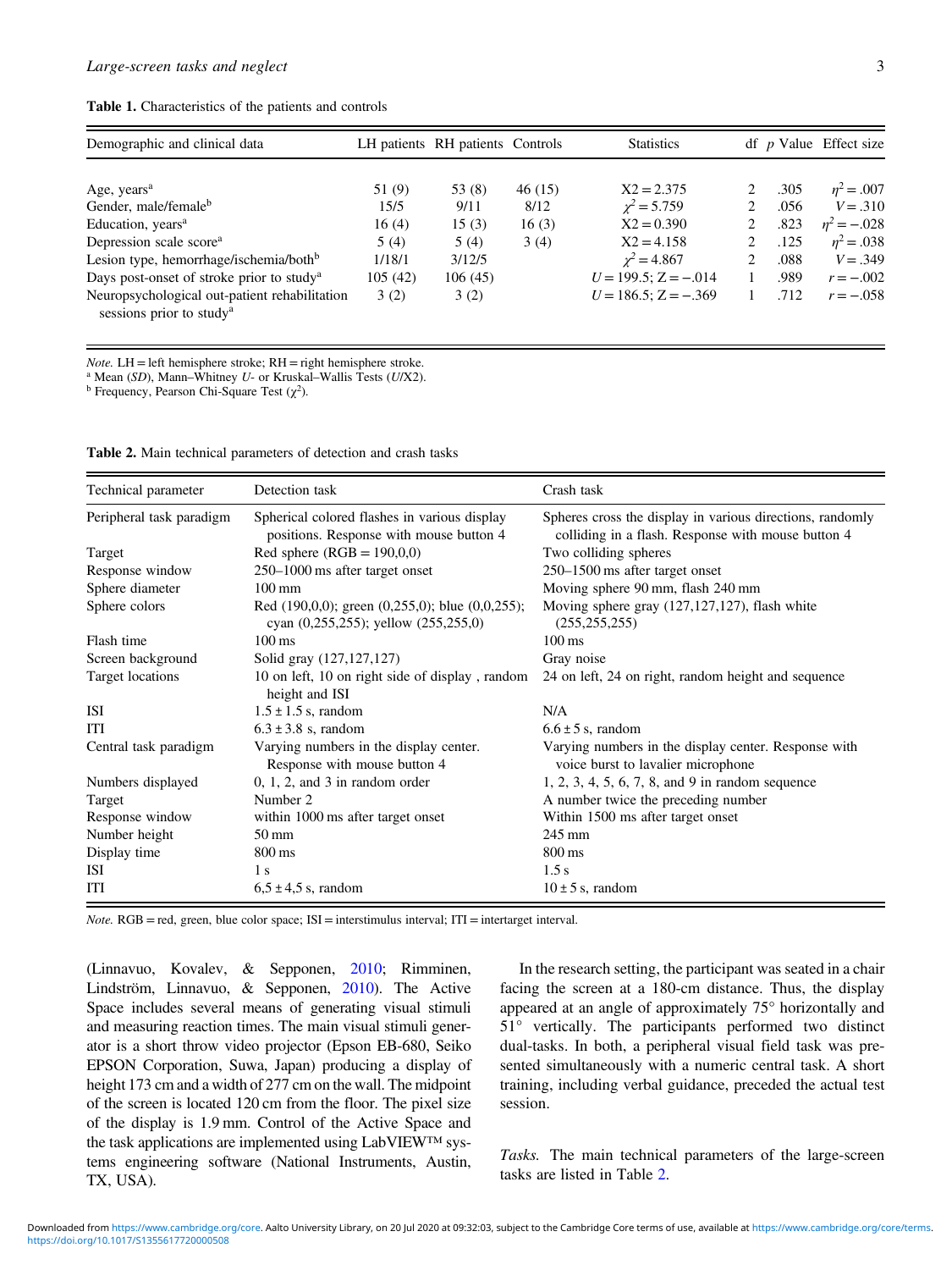

Fig. 1. Visualization of the Detection task. Initially, no targets are visible (top), then a central target appears (middle), and last, a red peripheral target sphere flashes in the left hemifield (bottom).

Detection task. In the peripheral visual field task, the participants were instructed to observe and react to a red sphere flashing among other colored ones, with all spheres appearing one at a time. For the central task, numbers appeared in the center of the screen. Participants were instructed to observe the continuously changing numbers and react only to the number 2. As part of the dual-task paradigm, subjects performed the peripheral visual field task and the central task simultaneously, but peripheral and central targets never appeared at the same time.

The duration of the Detection task was 2 min, and it was preceded by three trial runs of 30 s: first, both individual tasks were practiced separately, and finally, in the third trial run, the combined dual-task was practiced.

Correct reactions and reaction times, as well as missed stimuli, were extracted. A response was interpreted as "missed" if the participant failed to respond within the allowed temporal window of 1000 ms. If the participant

responded before the target appeared or earlier than 250 ms after target onset, the reactions were excluded as anticipatory errors. Reactions deviating more than 2.5 SD from the mean were also excluded as outliers. This was done separately for each participant and condition. A total of 2% of all reactions were excluded. A visualization of the Detection task is presented in Figure 1.

Crash task. The peripheral visual field task was to observe and react to a collision of two moving gray spheres, resulting in a white flash appearing on the screen. In the central task, numbers appeared at the center of the display. The participants were instructed to follow the continuously changing numbers and react by saying the word "hep" into a lavalier microphone any time a number presented on the screen was exactly twice as high as the immediately preceding figure (alternatives:  $1 \rightarrow 2$ ,  $2 \rightarrow 4$ ,  $3 \rightarrow 6$ ,  $4 \rightarrow 8$ ). As part of the dualtask paradigm, subjects performed the peripheral visual field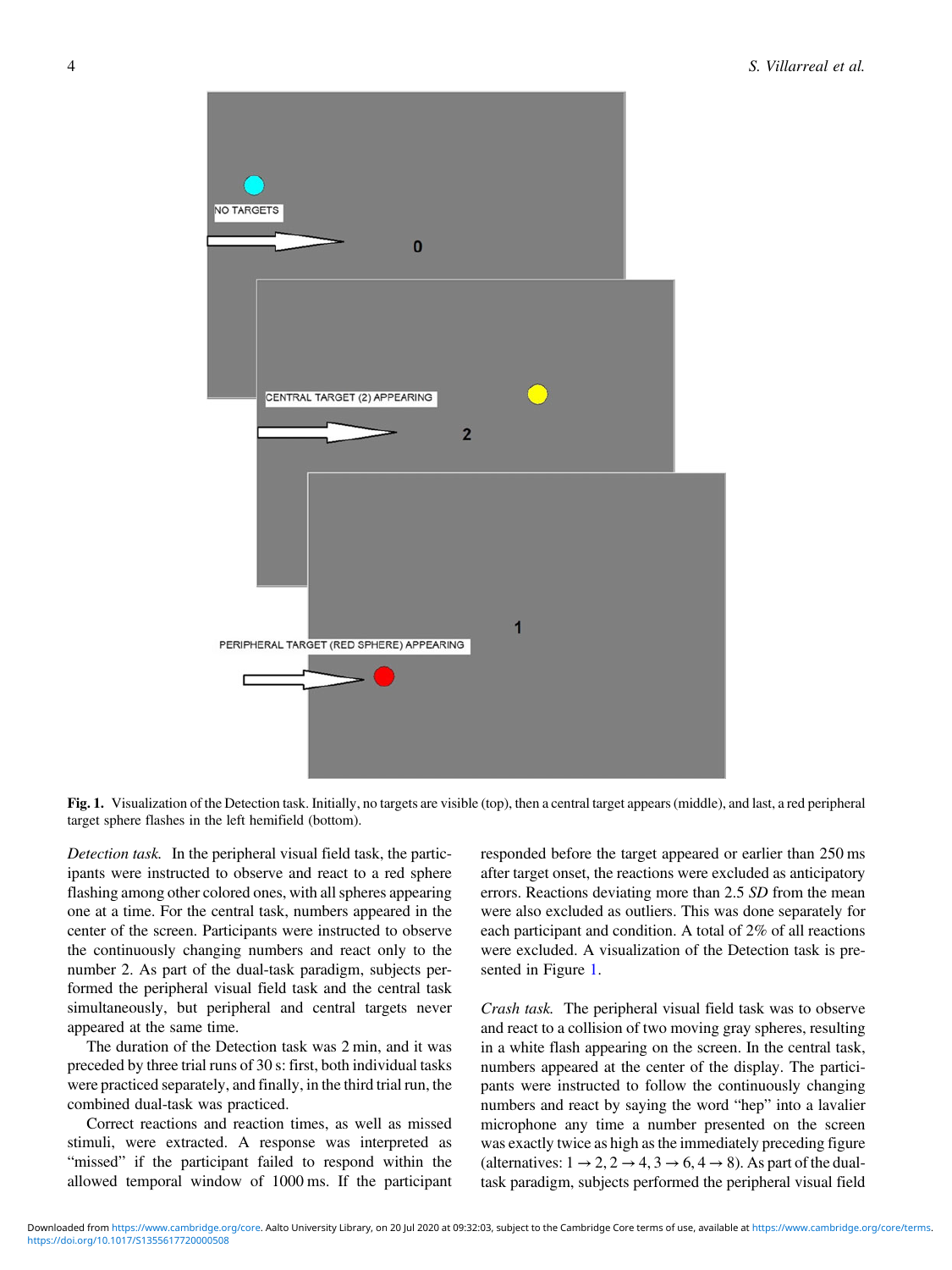

Fig. 2. Visualization of the Crash task. A collision is just happening (top), resulting in a white flash in the left hemifield (bottom).

task and the central task simultaneously, but peripheral and central targets never appeared at the same time.

The duration of the Crash task was 4 min and was preceded by three trial runs of 30 s: first, both individual tasks were practiced separately, and finally, in the third trial run, the combined dual-task was practiced.

Correct reactions and reaction times, as well as missed stimuli, were extracted. A response was interpreted as "missed" if the participant failed to respond within the allowed temporal window of 1500 ms. If the participant responded before the target appeared, or earlier than 250 ms after target onset, the reactions were excluded as anticipatory errors. Also, reactions deviating more than 2.5 SD from the mean were excluded as outliers. This was done separately for each participant and condition. A total of 3% of all reactions were excluded. The visualization of the Crash task is presented in Figure 2.

The Crash task was the more complex of the two dualtasks. Compared to Detection, Crash introduced additional task demands through (1) increased arithmetic demands of the central task, (2) required different reactions in the central and peripheral tasks, (3) doubled the task duration, and (4) decreased the prominence of the targets from the background. All participants performed the Detection task first.

## Data Analysis

The Statistical Package for the Social Sciences (Version 25.0, IBM Corporation, Armonk, NY, USA) was used for

statistical analyses. Large-screen task variables were created by calculating the average hit rates and reaction times separately for the left and right peripheral targets. Demographics, clinical and neuropsychological data, and the hit rates of the large-screen tasks were analyzed by using nonparametric methods due to the skewed distribution of the variables. Analyses were performed by using the Mann–Whitney U- or Kruskal–Wallis Tests (U/X2) for continuous variables and the Pearson's Chi-Square Test  $(\chi^2)$  for categorical variables. Dunn's Test was used for *post hoc* analyses. Withingroup analyses (hit rate differences between the two hemifields) were performed using the Wilcoxon Signed-Rank Test. Reaction times were analyzed by using mixed analysis of variance (ANOVA) with Group (RH patients vs. LH patients vs. controls) as the between-participants factor and Hemifield (left vs. right) as well as Task (Crash task vs. Detection task) as within-participants factors. For multiple pairwise comparisons, the  $p$  values were adjusted using the Bonferroni correction in all post hoc analyses. Effect sizes were calculated by computing eta squared  $(\eta^2)$  for the Kruskal–Wallis Test,  $r$  for the Mann–Whitney  $U$ , Wilcoxon Signed-Rank, and Dunn's Tests, Cramer's V for Pearson's Chi-Square Test, and partial eta squared  $(\eta^2_{\text{partial}})$ for mixed ANOVA (Tomczak & Tomczak, [2014](#page-13-0)). For significant group differences, Cohen's descriptions for  $\eta^2_{\text{(partial)}}$ (large effect: .14, medium effect: .06, small effect: .01) and for r (large effect: .5, medium effect: .3, small effect: 1) were used (Cohen, [1988,](#page-11-0) pp. 79–80, 283–287, 366–368). The level of statistical significance was set at .05.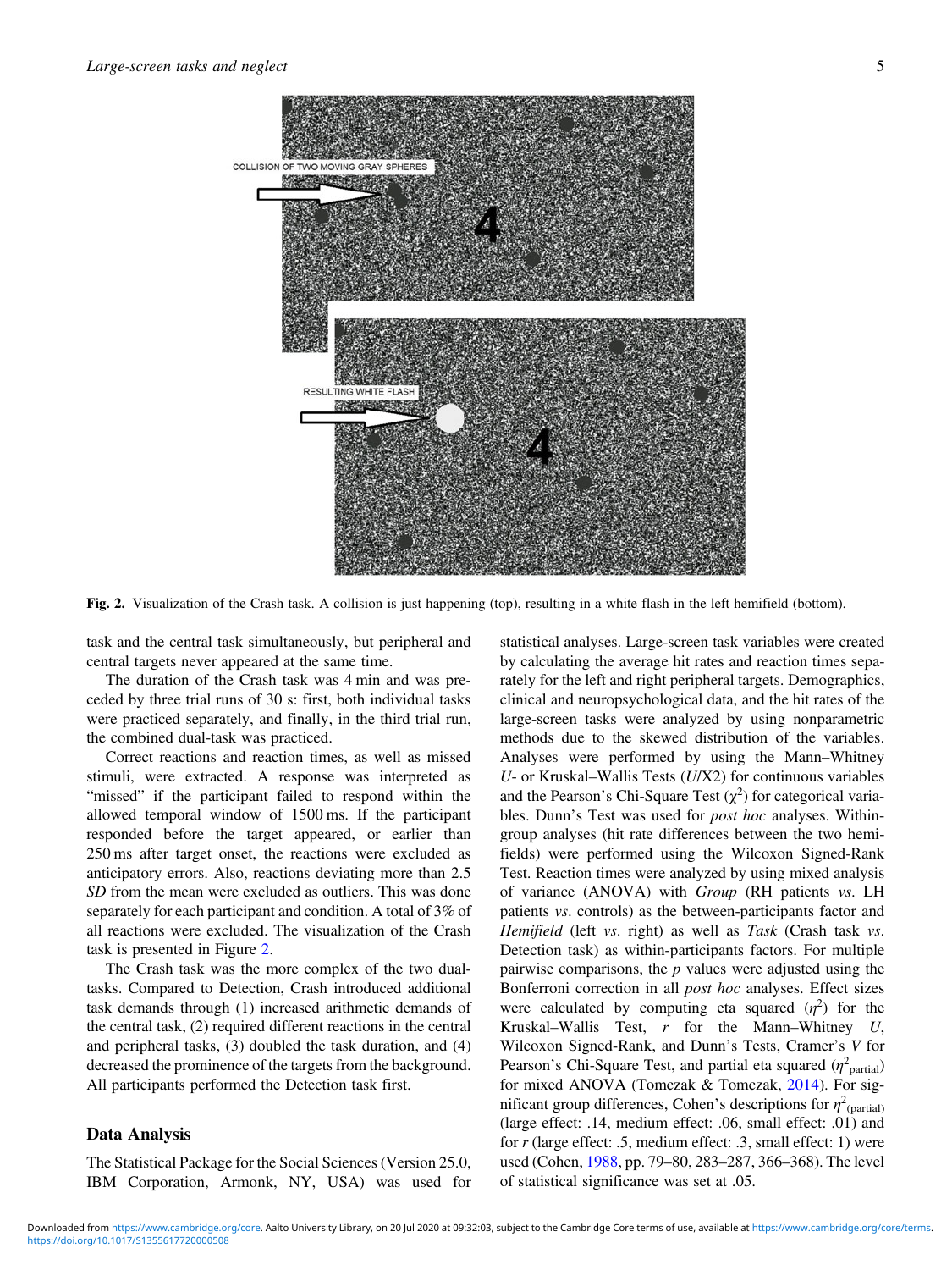## RESULTS

## Patient and Control Characteristics

No significant differences were observed between the patient and control groups in demographic or clinical variables (Table [1\)](#page-3-0).

## Comprehensive Neuropsychological Assessment

Statistical analyses of the comparisons between the patients and controls in neuropsychological test scores are shown in Table [3](#page-7-0). RH patients were significantly slower than the controls in the Trail Making Test A. Both RH and LH patients performed significantly worse than controls in design fluency. Also, LH patients performed significantly worse than controls in phonetics and RH patients in semantic fluency. Finally, LH patients performed significantly worse than controls in the Bourdon–Wiersma dot cancellation single task and in the dot cancellation and number count dual-tasks. LH and RH patients did not differ significantly on any of the neuropsychological variables.

#### Large-Screen Tasks

## Hit rates

Hit rates for the large-screen tasks and statistical comparisons between the participant groups and the two hemifields are shown in Table [4.](#page-8-0) One right hemisphere stroke patient failed to perform Crash, and therefore, the related analyses are missing one patient (marked with  $\cdot$  in Tables [4](#page-8-0) and [5\)](#page-8-0).

Detection task. The RH patients missed significantly more targets than the controls in the left hemifield but not in the right hemifield (see Figure [3](#page-9-0)). The LH patients did not differ significantly from the controls, and no significant differences in hit rates occurred between the patient groups. In the comparison of the two hemifields, the RH patients missed significantly more left hemifield than right hemifield targets (see Figure [3\)](#page-9-0). No significant differences occurred between the two hemifields of the LH patients or the controls.

Crash task. The RH patients missed significantly more left hemifield targets than the controls, but no significant differences occurred in right hemifield targets (see Figure [3](#page-9-0)). The LH patients and the controls, or the patient groups, did not differ significantly in either hemifield. In the comparison of the two hemifields, the controls missed significantly more right than left hemifield targets (see Figure [3](#page-9-0)). No significant hemifield differences occurred in either patient group.

## Reaction times

Average reaction times and statistical analyses of the betweenand within-participants' effects are shown in Table [5.](#page-8-0)

There were no significant differences in reaction times for the Detection or Crash targets between RH or LH patients and

controls, nor between the patient groups. However, in all groups, within-participants comparisons showed significant task and hemifield  $\times$  task effects, with the reaction times for Crash being slower than those for Detection, and for Crash, they were slower over the left than the right hemifield (see Figure [4\)](#page-9-0).

## DISCUSSION

We examined whether varying the complexity of tasks would improve the sensitivity of the assessment and enable the identification of subclinical neglect. We developed and compared two computerized tasks. In both tasks, we used a dual-task paradigm which is reportedly sensitive in detecting neglect (Bonato, [2012;](#page-11-0) Robertson & Frasca, [1992](#page-12-0); van Kessel et al., [2013](#page-13-0)). We presented the tasks on a large screen in order to enhance ecological validity (Nakatani et al., [2013;](#page-12-0) Ulm et al., [2013\)](#page-13-0). Of particular interest was finding whether the demands of the simpler dual-task (Detection) were sufficient to differentiate the findings obtained through the traditional Bells Test, or whether additional demands introduced in the more complex dual-task (Crash) would be required.

The main findings of our study are that both the simpler and more complex large-screen dual-tasks were sensitive in identifying RH patients' subclinical neglect. The RH group missed significantly more left Detection and Crash targets than the control group. The RH group also missed significantly more Detection targets in their left than in their right hemifields. RH patients' neglect did not become evident in the traditional Bells Test. LH patients' performance did not differ from the controls in either of the large-screen tasks or the Bells Test. Task complexity had a general rather than a specifically neglect-revealing effect on reaction times. All groups showed significantly slower reactions for Crash than Detection targets, and they showed prolonged Crash reactions in the left compared to the right hemifields. Both patient groups differed from the controls in several cognitive domains in the comprehensive neuropsychological assessment but did not differ from each other.

The finding that RH patients missed significantly more left targets than the controls in the large-screen tasks but not in the Bells Test was in line with various previous studies comparing new computerized visuospatial and traditional tests (Deouell et al., [2005;](#page-11-0) Kim et al., [2010](#page-12-0); Tanaka et al., [2005](#page-13-0); Ulm et al., [2013](#page-13-0); van Kessel et al., [2010\)](#page-13-0). Hence, an absence of symptoms in simpler test environments is not necessarily consistent with observations in more complex ones (Blini et al., [2016](#page-11-0); Bonato, [2015](#page-11-0); Bonato et al., [2010,](#page-11-0) [2012](#page-11-0); Hasegawa et al., [2011](#page-11-0)). It is possible that the rehabilitation received by the patients may have affected our findings at least to a degree, as early-stage neuropsychological rehabilitation typically utilizes traditional pen-and-paper cancellation tasks. Therefore, the Bells Test may have fallen under a test type familiar to the patients, thereby facilitating the use of compensatory strategies for neglect. It should also be noted that large-screen tasks assess neglect in the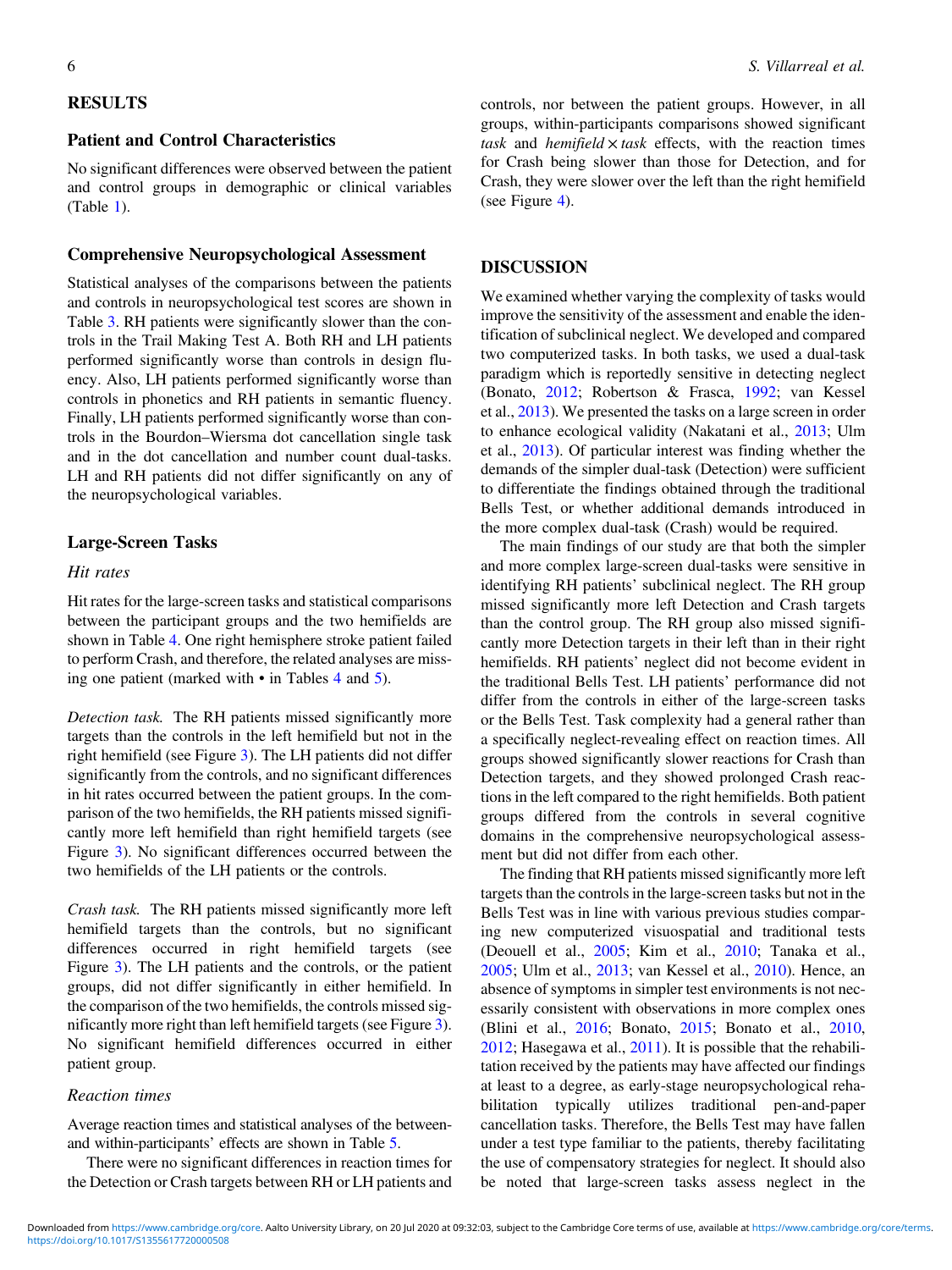<span id="page-7-0"></span>

| Neuropsychological variables <sup>a</sup>                     |            | LH<br>patients | <b>RH</b><br>patients | Controls | Statistics<br>(X2) | df             | $\boldsymbol{p}$<br>Value | Effect<br>size              |
|---------------------------------------------------------------|------------|----------------|-----------------------|----------|--------------------|----------------|---------------------------|-----------------------------|
| Bells Test, omissions left                                    |            | 1(1)           | 1(1)                  | 1(1)     | 3.011              | $\overline{c}$ |                           | .222 $\eta^2 = .018$        |
| Bells Test, omissions right                                   |            | 1(1)           | 1(1)                  | 0(1)     | 4.973              | $\sqrt{2}$     |                           | .083 $\eta^2 = .052$        |
| Trail Making Test A, s                                        |            | 42 (20)        | 49 (23)               | 29(9)    | 10.960             | 2              |                           | .004 $\eta^2 = .157$        |
| Post hoc comparisons                                          | Mean ranks | 32.23          | 38.65                 | 20.62    |                    |                |                           |                             |
| Controls versus RH patients                                   |            |                |                       |          | 18.025             |                | .003                      | $r = .52$                   |
| LH patients versus RH patients                                |            |                |                       |          | 6.425              |                | .733                      |                             |
| Controls versus LH patients                                   |            |                |                       |          | 11.600             |                | .107                      |                             |
| Trail Making Test B, s                                        |            | 103(62)        | 94 (36)               | 71 (26)  | 5.252              | 2              |                           | .072 $\eta^2$ = .057        |
| Brixton Spatial Anticipation Test, error score                |            | 14(6)          | 16(6)                 | 12(4)    | 4.884              | $\sqrt{2}$     |                           | .087 $\eta^2 = .051$        |
| Phonetic fluency, amount                                      |            | 14(6)          | 17(4)                 | 21(7)    | 8.317              | 2              |                           | .016 $\eta^2 = .111$        |
| Post hoc comparisons                                          | Mean ranks | 22.75          | 30.12                 | 38.62    |                    |                |                           |                             |
| LH patients versus controls<br>LH patients versus RH patients |            |                |                       |          | $-15.875$<br>7.375 |                | .012<br>.542              | $r = -.46$                  |
| RH patients versus controls                                   |            |                |                       |          | $-8.500$           |                | .369                      |                             |
| Semantic fluency, amount                                      |            | 21(8)          |                       | 26(6)    | 9.300              | 2              |                           | .010 $\eta^2 = .128$        |
| Post hoc comparisons                                          | mean ranks | 27.07          | 21(5)<br>24.35        | 40.08    |                    |                |                           |                             |
| RH patients versus controls                                   |            |                |                       |          | $-15.725$          |                | .013                      | $r = -.45$                  |
| RH patients versus LH patients                                |            |                |                       |          | $-2.725$           |                | 1.000                     |                             |
| LH patients versus controls                                   |            |                |                       |          | $-13.000$          |                | .055                      |                             |
| Design fluency, amount                                        |            | 8(3)           | 8(3)                  | 11(4)    | 13.952             | 2              |                           | .001 $\eta^2 = .210$        |
| Post hoc comparisons                                          | Mean ranks | 23.68          | 25.52                 | 42.30    |                    |                |                           |                             |
| LH patients versus controls                                   |            |                |                       |          | $-18.625$          |                | .002                      | $r = -.54$                  |
| RH patients versus controls                                   |            |                |                       |          | $-16.775$          |                | .007                      | $r = -.48$                  |
| LH patients versus RH patients                                |            |                |                       |          | 1.850              |                | 1.000                     |                             |
| Bourdon-Wiersma number count (single task),                   |            | 43 (12)        | 42(14)                | 49 (15)  | 1.991              | 2              |                           | .370 $\eta^2 = .000$        |
| amount                                                        |            |                |                       |          |                    |                |                           |                             |
| Bourdon-Wiersma dot cancellation (single task),               |            | 28(8)          | 28(8)                 | 34(7)    | 7.638              | 2              |                           | .022 $\eta^2 = .099$        |
| amount                                                        |            |                |                       |          |                    |                |                           |                             |
| Post hoc comparisons                                          | Mean ranks | 25.88          | 26.32                 | 39.30    |                    |                |                           |                             |
| LH patients versus controls                                   |            |                |                       |          | $-13.425$          |                | .045                      | $r = -.38$                  |
| LH patients versus RH patients                                |            |                |                       |          | .450               |                | 1.000                     |                             |
| RH patients versus controls                                   |            |                |                       |          | $-12.975$          |                | .056                      |                             |
| Bourdon-Wiersma number count (dual-task),                     |            | 23(8)          | 25(9)                 | 31(11)   | 6.672              | 2              |                           | .036 $\eta^2 = .082$        |
| amount                                                        |            |                |                       |          |                    |                |                           |                             |
| Post hoc comparisons                                          | mean ranks | 23.85          | 29.62                 | 38.02    |                    |                |                           |                             |
| LH patients versus controls                                   |            |                |                       |          | $-14.175$          |                | .031                      | $r = -.41$                  |
| LH patients versus RH patients                                |            |                |                       |          | 5.775              |                | .886                      |                             |
| LH patients versus controls                                   |            |                |                       |          | $-8.400$           |                | .384                      |                             |
| Bourdon–Wiersma dot cancellation (dual-task),                 |            | 18(7)          | 20(6)                 | 25(7)    | 9.424              | 2              |                           | .009 $\eta^2 = .130$        |
| amount                                                        |            |                |                       |          |                    |                |                           |                             |
| Post hoc comparisons                                          | mean ranks | 23.02          | 28.77                 | 39.70    |                    |                |                           |                             |
| LH patients versus controls                                   |            |                |                       |          | $-16.675$          |                | .008                      | $r = -.38$                  |
| LH patients versus RH patients                                |            |                |                       |          | 5.750              |                | .892                      |                             |
| RH patients versus controls                                   |            |                |                       |          | $-10.925$          |                | .143                      |                             |
| Letter-Number Sequencing, score                               |            | 9(3)           | 9(3)                  | 11(2)    | 6.434              | 2              |                           | <b>.040</b> $\eta^2 = .078$ |
| Post hoc comparisons                                          | mean ranks | 27.45          | 25.60                 | 38.45    |                    |                |                           |                             |
| RH patients versus controls                                   |            |                |                       |          | $-12.850$          |                | .057                      |                             |
| RH patients versus LH patients                                |            |                |                       |          | $-1.850$           |                | 1.000                     |                             |
| LH patients versus controls                                   |            |                |                       |          | $-11.000$          |                | .134                      |                             |
| Visual Memory Span, score                                     |            | 15(4)          | 14(3)                 | 16(4)    | 4.084              | 2              | .130                      | $\eta^2 = .037$             |
| Verbal working memory distraction, score                      |            | 14(4)          | 14(3)                 | 16(2)    | 5.046              | 2              |                           | .080 $\eta^2 = .053$        |
| List learning, sum                                            |            | 28(6)          | 32(6)                 | 32(5)    | 5.082              | 2              | .079                      | $\eta^2 = .054$             |
| Delayed recall, amount                                        |            | 7(2)           | 7(3)                  | 8(2)     | 4.346              | 2              |                           | .114 $\eta^2 = .041$        |

*Note.* LH = left hemisphere stroke; RH = right hemisphere stroke.<br><sup>a</sup> Mean (SD), Kruskal–Wallis Test (X2), mean ranks and *post hoc* comparisons presented for significant group differences.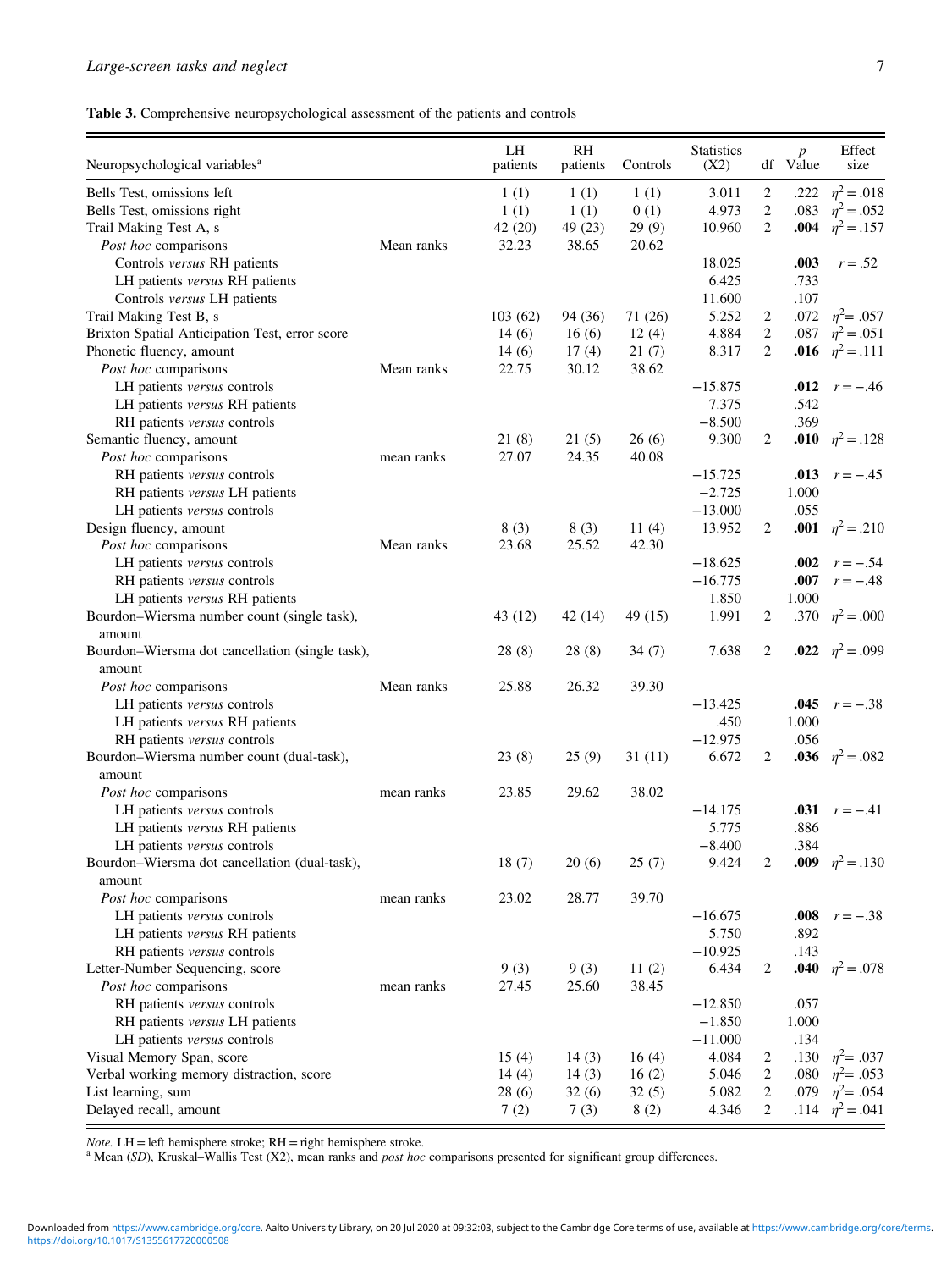<span id="page-8-0"></span>Table 4. Hit rates for the large-screen tasks in the LH and RH patients and controls

| Average hit rates $(\%)$ and related group-<br>comparisons <sup>a</sup> |            | LH<br>patients | R <sub>H</sub><br>patients | Controls | <b>Statistics</b><br>(X2) |   | df $p$ value | Effect size               |
|-------------------------------------------------------------------------|------------|----------------|----------------------------|----------|---------------------------|---|--------------|---------------------------|
| Crash task, left hemifield                                              |            | 85%            | $\cdot 71\%$               | 93%      | 8.404                     | 2 | .015         | $n^2 = .114$              |
| <i>Post hoc</i> comparisons                                             | mean ranks | 29.27          | 22.32                      | 38.02    |                           |   |              |                           |
| Controls versus RH patients                                             |            |                |                            |          | $-15.709$                 |   | .012         | $r = -.46$                |
| LH patients versus RH patients                                          |            |                |                            |          | 6.959                     |   | .602         |                           |
| Controls versus LH patients                                             |            |                |                            |          | $-8.750$                  |   | .309         |                           |
| Crash task, right hemifield                                             |            | 80%            | •81%                       | 88%      | 3.289                     | 2 | .193         | $\eta^2 = .023$           |
| Detection task, left hemifield                                          |            | 92%            | 85%                        | 97%      | 6.473                     | 2 | .039         | $n^2 = .078$              |
| <i>Post hoc</i> comparisons                                             | Mean ranks | 30.60          | 24.10                      | 36.80    |                           |   |              |                           |
| Controls versus RH patients                                             |            |                |                            |          | $-12.700$                 |   | .033         | $r = -.40$                |
| LH patients versus RH patients                                          |            |                |                            |          | 6.500                     |   | .579         |                           |
| Controls versus LH patients                                             |            |                |                            |          | $-6.200$                  |   | .643         |                           |
| Detection task, right hemifield                                         |            | 93%            | 96%                        | 98%      | 2.355                     | 2 | .308         | $\eta^2 = .000$           |
| Hit rate -comparisons between the two hemifields <sup>b</sup>           |            |                |                            |          | Statistics $(Z)$          |   |              | p value Effect size $(r)$ |
| Crash task                                                              |            |                |                            |          |                           |   |              |                           |
| LH patients                                                             |            |                |                            |          | $-1.738$                  |   | .082         | $-.39$                    |
| RH patients                                                             |            |                |                            |          | $-1.386$                  |   | .166         | $-.32$                    |
| Controls                                                                |            |                |                            |          | $-2.278$                  |   | .023         | $-.51$                    |
| Detection task                                                          |            |                |                            |          |                           |   |              |                           |
| LH patients                                                             |            |                |                            |          | $-.472$                   |   | .637         | $-.11$                    |
| RH patients                                                             |            |                |                            |          | $-2.234$                  |   | .025         | $-.50$                    |
| Controls                                                                |            |                |                            |          | $-.447$                   |   | .655         | $-.10$                    |

*Note.* Data for 1 patient missing. LH = left hemisphere stroke; RH = right hemisphere stroke.<br><sup>a</sup> Kruskall–Wallis Test (X2), mean ranks and *post hoc* comparisons presented for significant group differences.<br><sup>b</sup> Wilcoxon

| Average reaction times, ms<br>(and standard deviations) <sup>a</sup> | LH patients | RH patients | Controls | Statistics (Wilks $\lambda$ ; F) | df             | <i>p</i> value | Effect size $(\eta^2$ <sub>partial</sub> ) |  |
|----------------------------------------------------------------------|-------------|-------------|----------|----------------------------------|----------------|----------------|--------------------------------------------|--|
| Crash task                                                           |             |             |          |                                  |                |                |                                            |  |
| left hemifield                                                       | 721 (106)   | •739(89)    | 670 (89) |                                  |                |                |                                            |  |
| right hemifield                                                      | 704 (84)    | •708(101)   | 657 (93) |                                  |                |                |                                            |  |
| Detection task                                                       |             |             |          |                                  |                |                |                                            |  |
| left hemifield                                                       | 508 (60)    | 534 (77)    | 489 (55) |                                  |                |                |                                            |  |
| right hemifield                                                      | 525 (62)    | 533 (87)    | 491 (52) |                                  |                |                |                                            |  |
| Between groups -comparisons:                                         |             |             |          | 3.049                            | 2              | .055           | .098                                       |  |
| Within-participants' -comparisons:                                   |             |             |          |                                  |                |                |                                            |  |
| Hemifield                                                            |             |             |          | .960; 2.333                      |                | .132           | .040                                       |  |
| Hemifield $\times$ Group                                             |             |             |          | .966: 0.986                      | 2              | .379           | .034                                       |  |
| Task                                                                 |             |             |          | .141; 342.371                    |                | < .001         | .859                                       |  |
| $Task \times Group$                                                  |             |             |          | .982: 0.501                      | 2              | .609           | .018                                       |  |
| Hemifield $\times$ Task                                              |             |             |          | .899: 6.272                      |                | .015           | .101                                       |  |
| Hemifield $\times$ Task $\times$ Group                               |             |             |          | .991; 0.246                      | $\overline{c}$ | .783           | .009                                       |  |

*Note.* Data for 1 patient missing. LH = left hemisphere stroke;  $RH =$  right hemisphere stroke.  $a$  Repeated-measures-ANOVA.

extrapersonal space while the Bells Test does so in the peripersonal space. Some studies (e.g. Cowey, Small, & Ellis, [1994](#page-11-0); Halligan & Marshall, [1991](#page-11-0)) have indicated that these forms of neglect can occur separately from each other. It is, therefore, possible that RH patients in this study suffered from extrapersonal but not peripersonal neglect. However,

most previous studies (e.g. Andres et al., [2019;](#page-11-0) Blini et al., [2016](#page-11-0); Bonato, [2015;](#page-11-0) Bonato et al., [2010,](#page-11-0) [2012\)](#page-11-0), which have compared more complex computer-based tasks to pen-and-paper methods in the peripersonal space, have found that the computer-based tasks are more sensitive in identifying mild neglect.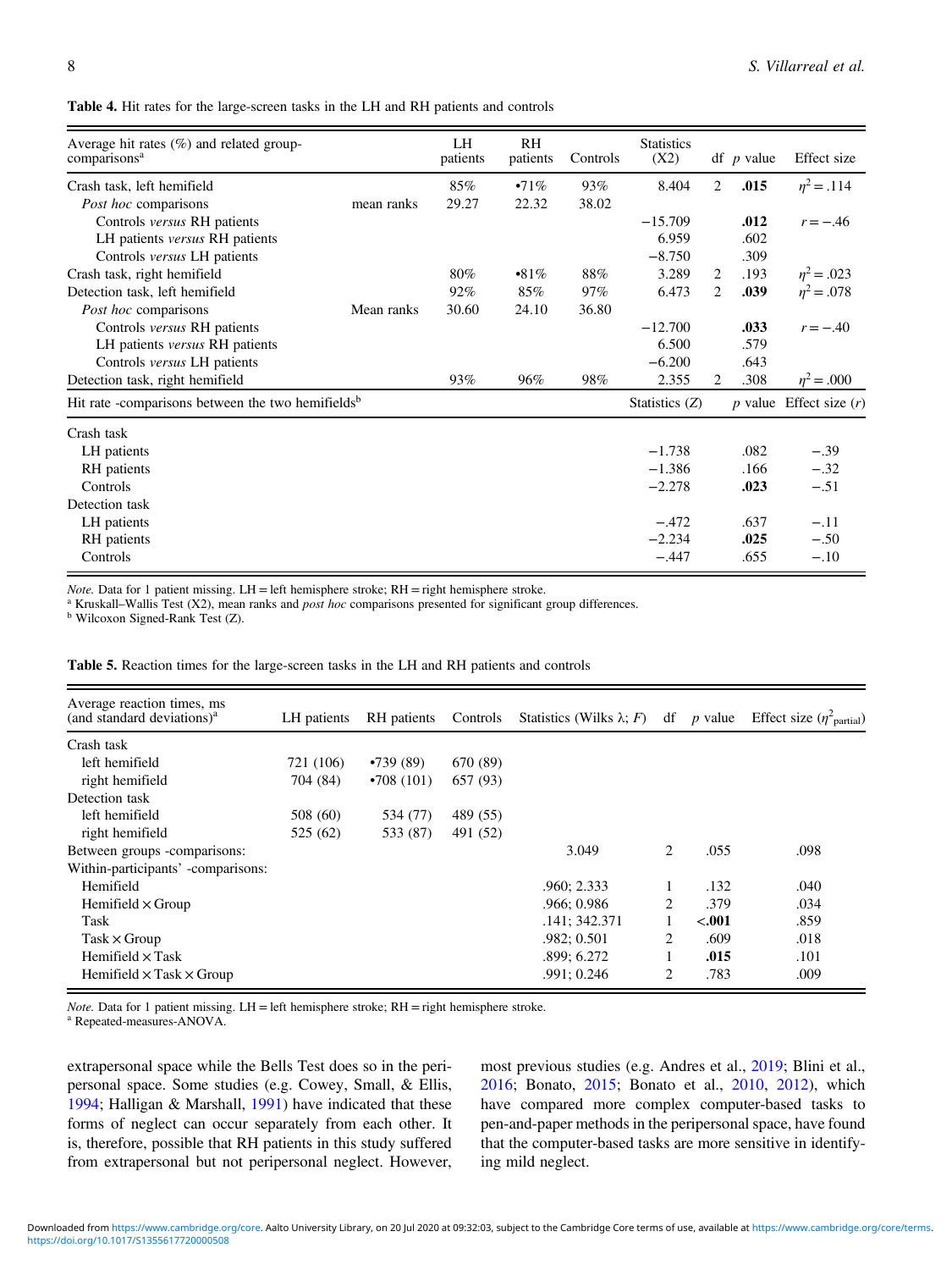<span id="page-9-0"></span>

Fig. 3. Average hit rates of the controls and the RH patients in Crash and Detection tasks. In both tasks, RH patients missed significantly more left hemifield targets than controls. Also, RH patients missed significantly more left than right hemifield targets in Detection, and controls missed significantly more right than left hemifield targets in Crash.



Fig. 4. Average reaction times of the participant groups in Crash and Detection tasks (error bars represent  $\pm 1$  SD). In all groups, the reaction times for Crash were significantly slower than those for Detection, and for Crash, they were slower over the left than the right hemifield.

Which factors contributed to both large-screen tasks being sensitive in identifying RH patients' subclinical neglect? Traditional tests have been criticized for their poor ecological validity since the stimuli are presented in a narrow visual space (Nakatani et al., [2013](#page-12-0); Ulm et al., [2013](#page-13-0)). Hence, a large test field may be one of the components that increase sensitivity. Further, a dual-task assignment presumably eliminates the typical top-down coping mechanism and brings out symptoms that would otherwise be compensated for (Andres et al., [2019](#page-11-0); Bonato, [2015;](#page-11-0) Robertson & Frasca, [1992;](#page-12-0) Robertson & Manley, [2004](#page-12-0); van Kessel et al., [2013](#page-13-0)). Increases in task demands need not be either visuospatial or attentional in order to improve assessment (Mennemeier, Morris, & Heilman, [2004;](#page-12-0) Ricci et al., [2016](#page-12-0)). For example, arithmetic processing, which was needed in our large-screen central tasks, also enhances task demands to better bring out neglect (Mennemeier et al., [2004;](#page-12-0) Robertson & Frasca, [1992](#page-12-0)). Presumably, simultaneous arithmetic and visuospatial processing introduces deficits in both general and lateralized attention (Ricci et al., [2016\)](#page-12-0). These components interact in

neglect, whereby the presence of a general deficit exacerbates the severity of a lateralized one (van Kessel et al., [2010](#page-13-0)). Successful performance in the large-screen tasks also requires effective executive functions, processing speed, and working memory. These cognitive domains are the ones typically affected after stroke (Farnè et al., [2004;](#page-11-0) Jaillard, Naegele, Trabucco-Miguel, LeBas, & Hommel, [2009](#page-12-0); Jokinen et al., [2015;](#page-12-0) Middleton et al., [2014;](#page-12-0) Nys et al., [2005](#page-12-0)). Based on the comprehensive neuropsychological assessment, this was also the case with our patients. It may be that these other cognitive deficits exhausted RH patients' attentional resources while performing the large-screen tasks and weakened their ability to compensate for neglect (Smit, Eling, & Coenen, [2004](#page-13-0)a; van Kessel et al., [2010](#page-13-0)). Apparently, sufficient load (i.e. increased task difficulty together with limited processing time) is needed to improve assessment (Priftis et al., [2019](#page-12-0)).

Although the large-screen tasks differentiated the RH patients from the controls in terms of left hemifield omissions, there were no group differences in reaction times. This finding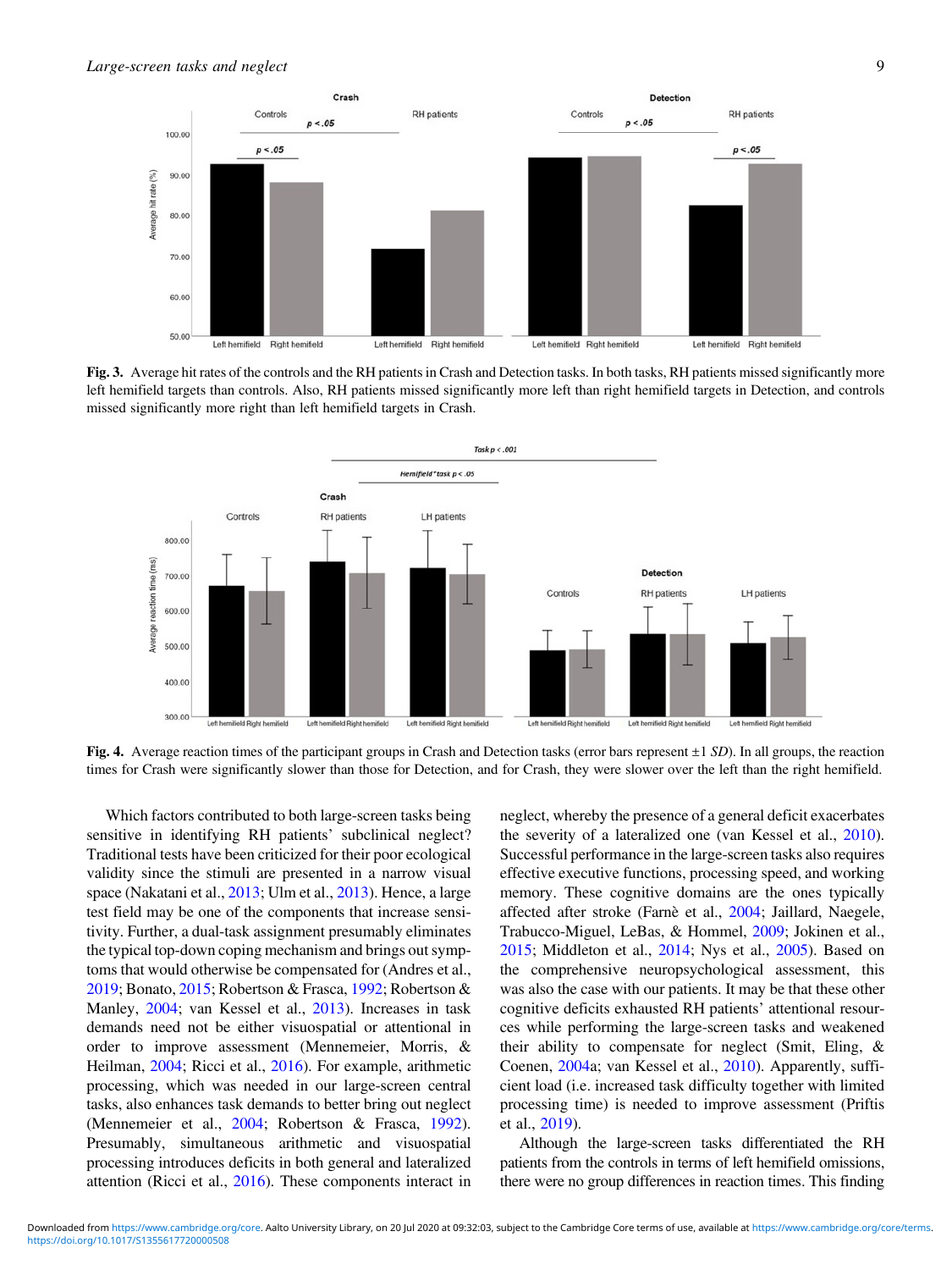seems logical considering the fact that the tasks required constant reactions on short interstimulus intervals, and responses were only registered during a short window. Therefore, it may be that longer response times would register more readily as omitted. Supporting the above, some previous studies (Deouell et al., [2005;](#page-11-0) Rengachary, d'Avossa, Sapir, Shulman, & Corbetta, [2009\)](#page-12-0) that successfully demonstrate right hemisphere patients' neglect in reaction times have either deliberately chosen a long response window or substituted missed trials with the longest-permitted reaction time. This was done to maximize hits and, hence, improve the signal-to-noise ratio of reaction times. Another essential factor behind the finding might be the fact that controls displayed prolonged Crash reactions for the left as well. This possibly hindered the group difference from becoming noticeable.

In the Crash task, the reactions to the left-side targets were significantly slower than those to the right-side targets. Subject groups did not differ in this respect. As the simpler dual-task, Detection, failed to identify this difference, the increased task complexity possibly influenced the results. This interpretation is supported by the observation of considerably shorter reaction times in Detection than Crash. More demanding tasks could be expected to require more time to process (Bartolomeo, [2000](#page-11-0)). Crash was not only more demanding from a cognitive perspective, but its duration was also twice that of Detection, and all participants performed Detection first. It may be that the increases in both difficulty and duration, as well as the presentation order, affected the results, possibly through alertness. In fact, sev-<br>eral studies have suggested that a decrease in alertness—be<br>it from sleep deprivation, a long test protocol, or high task<br>demands—is associated with a rightwa was also twice that of Detection, and an participants per-<br>formed Detection first. It may be that the increases in both<br>difficulty and duration, as well as the presentation order,<br>affected the results, possibly through ale it from sleep deprivation, a long test protocol, or high task In addition to patients with right hemisphere strokes (Peers et al., [2006](#page-12-0); Robertson et al., [1997](#page-12-0)), similar behaviors have been found with left hemisphere patients (Peers et al., [2006](#page-12-0)) as well as healthy subjects (Bellgrove, Dockree, Aimola, & Robertson, [2004;](#page-11-0) Dobler et al., [2005](#page-11-0); Dodds et al., [2008](#page-11-0); Fimm, Willmes, & Spijkers, [2006](#page-11-0); Pérez et al., [2009](#page-12-0); Takio, Koivisto, Laukka, & Hämäläinen, [2011](#page-13-0); Takio, Koivisto, Tuominen, Laukka, & Hämäläinen, [2013](#page-13-0)). This phenomenon has been explained by the domination of right hemispheres in both spatial and sustained attention, as well as their close interconnection (Cavézian et al., [2015](#page-11-0); Corbetta, Kincade, Lewis, Snyder, & Sapir, [2005](#page-11-0); He et al., [2007;](#page-11-0) Posner & Petersen, [1990](#page-12-0); Robertson, [1989](#page-12-0), [1993](#page-12-0), [2001\)](#page-12-0). It may be that, as proposed by Bellgrove and coworkers (2004), the reduction in sustained attention is associated with decreased activity within the frontoparietal attentional networks underlying both sustained and spatial attention. This decreased activity, then, weakens the right hemisphere spatial attentional systems and drives attention toward the right (Bellgrove et al., [2004\)](#page-11-0). Thus, in the present study, the general rightward bias in Crash reactions might be related to a possible alertness decrement effect as a result of depleted resources in high-complexity tasks (Peers et al., [2006](#page-12-0); Smit et al., [2004a](#page-13-0); Smit, Eling, & Coenen, [2004](#page-13-0)b; Takio, Koivisto, & Hämäläinen, [2014](#page-13-0)).

Generalizations from the present interpretations should be made with some caution. The sample size of the study sets certain limitations. Our findings were also inconsistent with some previous studies. There are observations of high task complexity emphasizing right-sided neglect in left hemisphere patients (Blini et al., [2016](#page-11-0); Bonato et al., [2010](#page-11-0)). In our study, conversely, high complexity caused a rightward shift. A possible explanation for this contradiction might be that the LH patients in the present study did not suffer from even subclinical neglect. Hence, the high task complexity would have caused a similar reaction time effect in LH patients as displayed by healthy controls. Another reason may be that the rightward bias in our study was observed in terms of reaction times, while the abovementioned studies analyzed hit rates. This might explain the contradiction which seems to be supported by healthy controls in our study displaying shorter but more inaccurate reactions toward the right. Supplementary studies are required to clarify this issue. Future studies may also uncover additional information on the effects of task duration on identifying neglect. A longer task would be a more ecologically valid way to assess whether neglect becomes more pronounced through the effects of load and fatigue. Such information would be crucial in a clinical setting, particularly with a view toward a patient's ability to work or operate a vehicle. Future studies should assess the effect of individual factors (i.e. the large perceptual field or the dual-task paradigm) in increasing the overall sensitivity of the method. The present study attempted to increase sensitivity by combining several factors known to increase sensitivity, and because of this, the significance of the individual factors remains elusive. Several previous studies (e.g. Andres et al., [2019;](#page-11-0) Blini et al., [2016](#page-11-0); Bonato, [2015](#page-11-0); Bonato et al., [2010](#page-11-0), [2012](#page-11-0); van Kessel et al. [2013](#page-13-0)) have already noted that a dual-task paradigm is in itself more sensitive than a single task in bringing out mild neglect. Therefore, the effect of the large visual field would require particular attention in future studies.

To conclude, in this study, we presented a new method for the assessment of visual neglect. We demonstrated that, in a large extrapersonal space, dual-tasks sensitively reveal right hemisphere stroke patients' subclinical neglect. It is important to identify and diagnose all forms of neglect in order to assess the efficacy of rehabilitation and to address specific concerns such as driving ability or working ability in tasks requiring high attention. More sensitive methods than traditional cancellation tests are needed to evaluate these issues. A large test field, together with dynamic stimuli, enhances ecological validity and sensitivity in neglect assessment.

## ACKNOWLEDGMENTS

This work was supported by a grant from the Oskar Öflunds Stiftelse sr. We thank Jari Lipsanen for statistical consultancy, Esko Ruuskanen for his assistance in building the tools for raw data analysis, Viljami Salmela for consultations on visual perception, and Kimmo Alho and Daniel Villarreal for their assistance in proofreading the manuscript. We also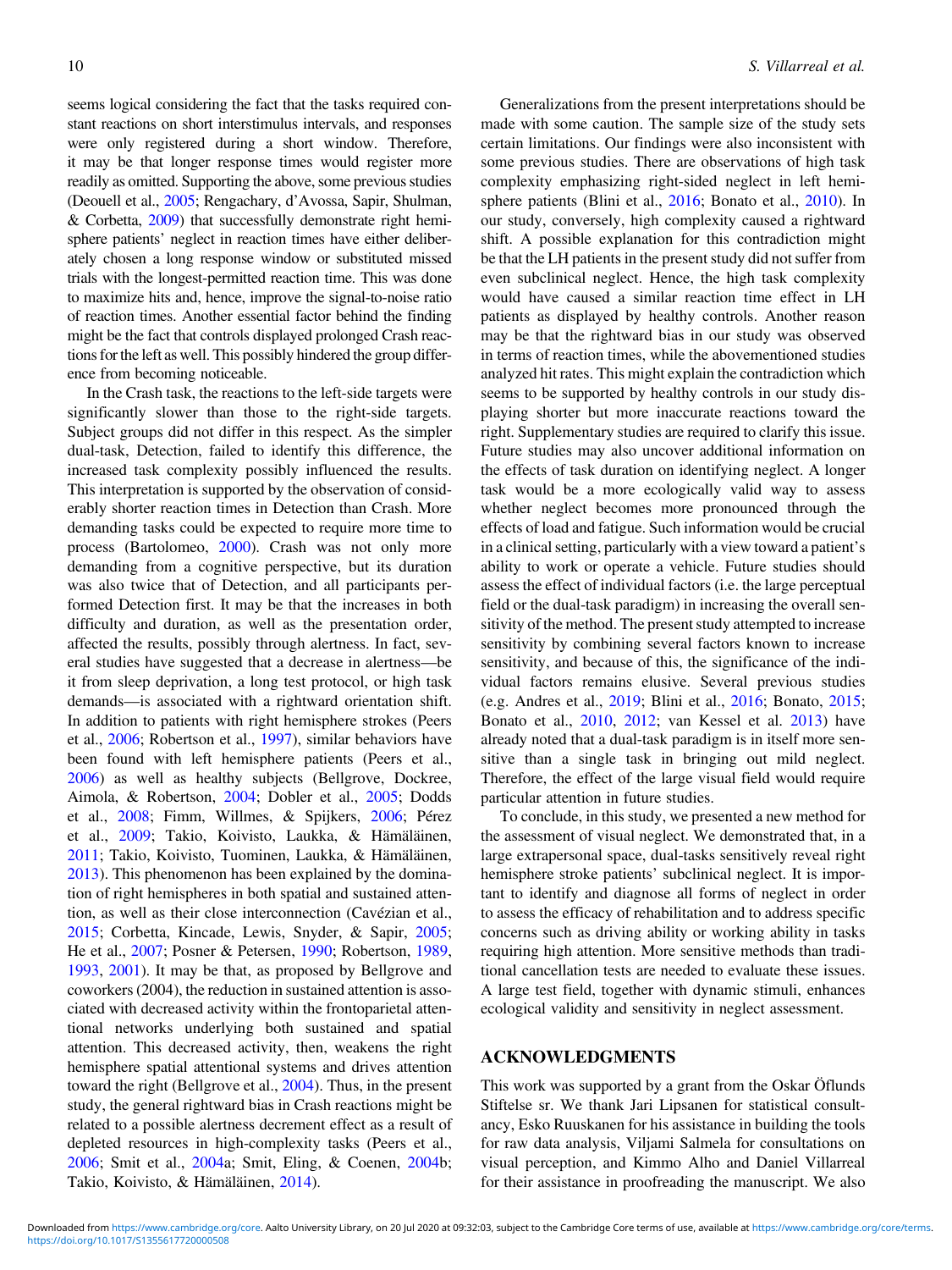<span id="page-11-0"></span>thank our colleagues who assisted in the recruitment of their patients to the study and the participants who generously gave their time to take part in this research.

## CONFLICT OF INTEREST

The authors have no conflicts of interest to disclose.

## REFERENCES

- Aglioti, S., Smania, N., Barbieri, C., & Corbetta, M. (1997). Influence of stimulus salience and attentional demands on visual search patterns in hemispatial neglect. Brain and Cognition, 34, 388–403. doi: [10.1006/brcg.1997.0915](https://doi.org/10.1006/brcg.1997.0915)
- Andres, M., Geers, L., Marnette, S., Coyette, F., Bonato, M., Priftis, K., & Masson, N. (2019). Increased cognitive load reveals unilateral neglect and altitudinal extinction in chronic stroke. Journal of the International Neuropsychological Society, 21, 1–10. doi: [10.1017/S1355617719000249](https://doi.org/10.1017/S1355617719000249)
- Bartolomeo, P. (2000). Inhibitory processes and compensation for spatial bias after right hemisphere damage. Neuropsychological Rehabilitation, 10, 511–526. doi: [10.1080/09602010050143577](https://doi.org/10.1080/09602010050143577)
- Basagni, B., De Tanti, A., Damora, A., Abbruzzese, L., Varalta, V., Antonucci, G., ... Mancuso, M. (2017). The assessment of hemineglect syndrome with cancellation tasks: A comparison between the Bells Test and the Apples Test. Neurological Sciences, 38, 2171–2176. doi: [10.1007/s10072-017-3139-7](https://doi.org/10.1007/s10072-017-3139-7)
- Bellgrove, M.A., Dockree, P.M., Aimola, L., & Robertson, I.H. (2004). Attenuation of spatial attentional asymmetries with poor sustained attention. NeuroReport, 15, 1065-1069. doi: [10.1097/](https://doi.org/10.1097/00001756-200404290-00027) [00001756-200404290-00027](https://doi.org/10.1097/00001756-200404290-00027)
- Blini, E., Romeo, Z., Spironelli, C., Pitteri, M., Meneghello, F., Bonato, M., & Zorzi, M. (2016). Multi-tasking uncovers right spatial neglect and extinction in chronic left-hemisphere stroke patients. Neuropsychologia, 92, 147–157. doi: [10.1016/j.neuro](https://doi.org/10.1016/j.neuropsychologia.2016.02.028) [psychologia.2016.02.028](https://doi.org/10.1016/j.neuropsychologia.2016.02.028)
- Bonato, M. (2012). Neglect and extinction depend greatly on task demands: A review. Frontiers in Human Neuroscience, 6, 195. doi: [10.3389/fnhum.2012.00195](https://doi.org/10.3389/fnhum.2012.00195)
- Bonato, M. (2015). Unveiling residual, spontaneous recovery from subtle hemispatial neglect three years after stroke. Frontiers in Human Neuroscience, 9, 413. doi: [10.3389/fnhum.2015.00413](https://doi.org/10.3389/fnhum.2015.00413)
- Bonato, M. & Deouell, L.Y. (2013). Hemispatial neglect: Computerbased testing allows more sensitive quantification of attentional disorders and recovery and might lead to better evaluation of rehabilitation. Frontiers in Human Neuroscience, 7, 162. doi: [10.3389/fnhum.2013.00162](https://doi.org/10.3389/fnhum.2013.00162)
- Bonato, M., Priftis, K., Marenzi, R., Umiltá, C., & Zorzi, M. (2010). Increased attentional demands impair contralesional space awareness following stroke. Neuropsychologia, 48, 3934–3940. doi: [10.1016/j.neuropsychologia.2010.08.022](https://doi.org/10.1016/j.neuropsychologia.2010.08.022)
- Bonato, M., Priftis, K., Marenzi, R., Umiltà, C., & Zorzi, M. (2012). Deficits of contralesional awareness: a case study on what paperand-pencil tests neglect. Journal of Neuropsychology, 26, 20–36. doi: [10.1037/a0025306](https://doi.org/10.1037/a0025306)
- Bonato, M., Priftis, K., Umiltá, C., & Zorzi, M. (2013). Computer-based attention-demanding testing unveils severe neglect in apparently intact patients. Behavioural Neurology, 26, 179–181. doi: [10.3233/BEN-2012-129005](https://doi.org/10.3233/BEN-2012-129005)
- Burgess, P.W. & Shallice, T. (1997). The Hayling and Brixton Tests. Thurston: Thames Valley Test Company.
- Cavézian, C., Perez, C., Peyrin, C., Gaudry, I., Obadia, M., Gout, O., & Chokron, S. (2015). Hemisphere-dependent ipsilesional deficits in hemianopia: Sightblindness in the "intact" visual field. Cortex, 69, 166–174. doi: [10.1016/j.cortex.2015.05.010](https://doi.org/10.1016/j.cortex.2015.05.010)
- Christensen, A. (1979). Luria's Neuropsychological Investigation (Text, 2nd ed.). Copenhagen: Munksgaard.
- Cohen, J. (1988). Statistical Power Analysis for the Behavioral Sciences (2nd ed., pp. 79–80, 283–287, 366–368). New York, NY: Lawrence Erlbaum Associates.
- Corbetta, M., Kincade, M.J., Lewis, C., Snyder, A.Z., & Sapir, A. (2005). Neural basis and recovery of spatial attention deficits in spatial neglect. Nature Neuroscience, 8, 1603-16[10.](https://doi.org/10.1038/nn1574) doi: 10. [1038/nn1574](https://doi.org/10.1038/nn1574)
- Cowey, A., Small, M., & Ellis, S. (1994). Left visuo-spatial neglect can be worse in far than in near space. Neuropsychologia, 32, 1059–1066. doi: [10.1016/0028-3932\(94\)90152-x](https://doi.org/10.1016/0028-3932(94)90152-x)
- Deouell, L.Y., Sacher, Y., & Soroker, N. (2005). Assessment of spatial attention after brain damage with a dynamic reaction time test. Journal of the International Neuropsychological Society, 11, 697–707. doi: [10.1017/S1355617705050824](https://doi.org/10.1017/S1355617705050824)
- Dobler, V.B., Anker, S., Gilmore, J., Robertson, I.H., Atkinson, J., & Manly, T. (2005). Asymmetric deterioration of spatial awareness with diminishing levels of alertness in normal children and children with ADHD. Journal of Child Psychology and Psychiatry, 46, 1230–1248. doi: [10.1111/j.1469-7610.2005.](https://doi.org/10.1111/j.1469-7610.2005.00421.x) [00421.x](https://doi.org/10.1111/j.1469-7610.2005.00421.x)
- Dodds, C.M., van Belle, J., Peers, P.V., Dove, A., Cusack, R., Duncan, J., & Manly, T. (2008). The effects of time-on-task and concurrent cognitive load on normal visuospatial bias. Journal of Neuropsychology, 22, 545–552. doi: [10.1037/0894-](https://doi.org/10.1037/0894-4105.22.4.545) [4105.22.4.545.](https://doi.org/10.1037/0894-4105.22.4.545)
- Eramudugolla, R., Boyce, A., Irvine, D.R., & Mattingley, J.B. (2010). Effects of prismatic adaptation on spatial gradients in unilateral neglect: A comparison of visual and auditory target detection with central attentional load. Neuropsychologia, 48, 2681–2692. doi: [10.1016/j.neuropsychologia.2010.05.015](https://doi.org/10.1016/j.neuropsychologia.2010.05.015)
- Farnè, A., Buxbaum, L.J., Ferraro, M., Frassinetti, F., Whyte, J., Veramonti, T., ... Làdavas, E. (2004). Patterns of spontaneous recovery of neglect and associated disorders in acute right brain-damaged patients. Journal of Neurology, Neurosurgery and Psychiatry, 75, 1401–1410. doi: [10.1136/jnnp.2002.003095](https://doi.org/10.1136/jnnp.2002.003095)
- Fimm, B., Willmes, K., & Spijkers, W. (2006). The effect of low arousal on visuo-spatial attention. Neuropsychologia, 44, 1261–1268. doi: [10.1016/j.neuropsychologia.2006.01.027](https://doi.org/10.1016/j.neuropsychologia.2006.01.027)
- Gauthier, L., Dehaut, F., & Joanette, Y. (1989). The Bells Test: A quantitative and qualitative test for visual neglect. International Journal of Clinical Neuropsychology, 11, 49–54.
- Gillen, R., Tennen, H., & Mc Kee, T. (2005). Unilateral spatial neglect: Relation to rehabilitation outcomes in patients with right hemisphere stroke. Archives of Physical Medicine and Rehabilitation, 86, 763–767. doi: [10.1016/j.apmr.2004.10.029](https://doi.org/10.1016/j.apmr.2004.10.029)
- Halligan, P.W., & Marshall, J.C. (1991). Left neglect for near but not far space in man. Nature, 350, 498–500. doi: [10.1038/](https://doi.org/10.1038/350498a0) [350498a0](https://doi.org/10.1038/350498a0)
- Hasegawa, C., Hirono, N., & Yamadori, A. (2011). Discrepancy in unilateral spatial neglect between daily living and neuropsychological test situations: A single case study. Neurocase, 17, 518–526. doi: [10.1080/13554794.2010.547506](https://doi.org/10.1080/13554794.2010.547506)
- He, B.J., Snyder, A.Z., Vincent, J.L., Epstein, A., Shulman, G.L., & Corbetta, M. (2007). Breakdown of functional connectivity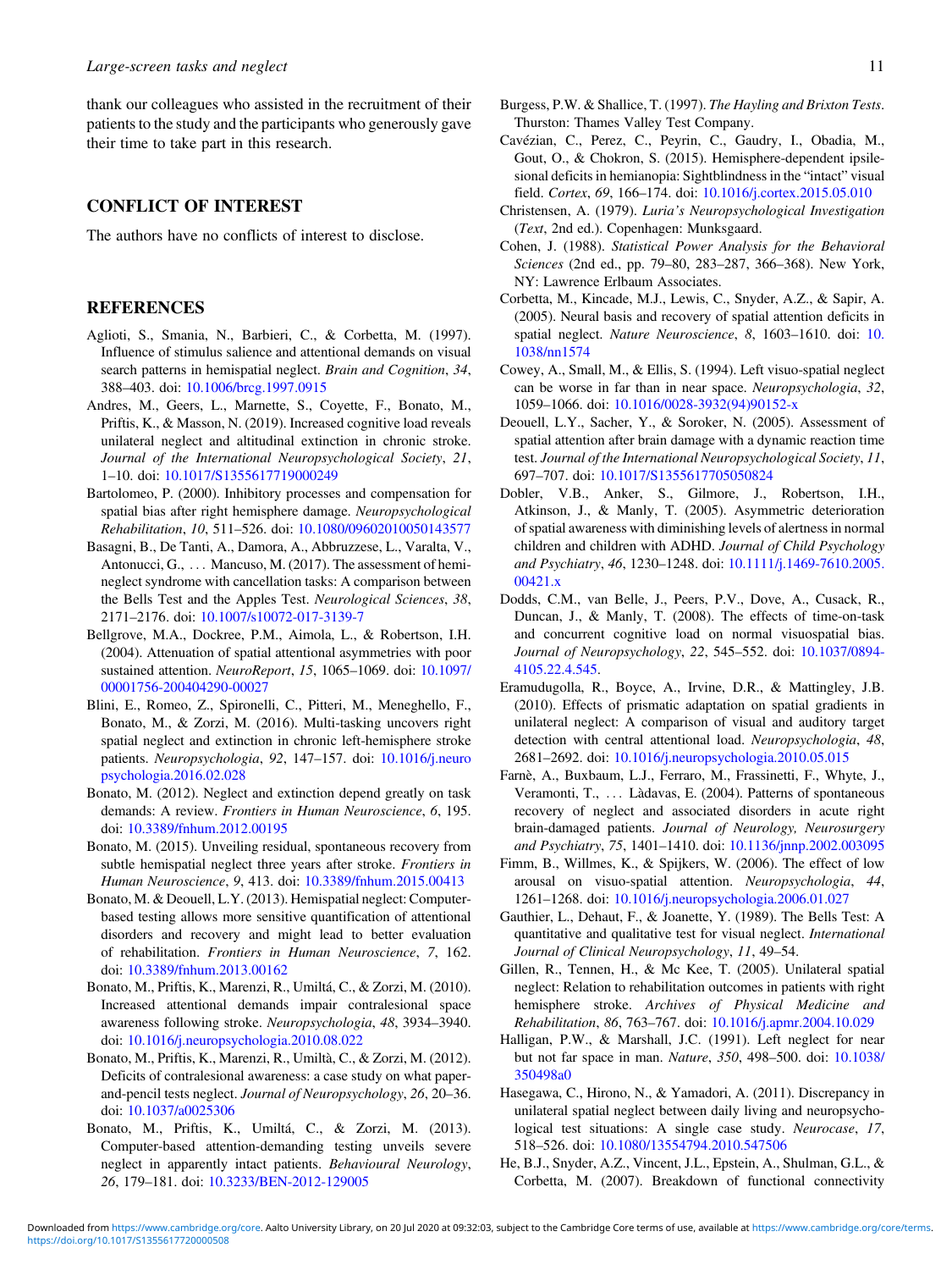<span id="page-12-0"></span>in frontoparietal networks underlies behavioral deficits in spatial neglect. Neuron, 53, 905–918. doi: [10.1016/j.neuron.2007.](https://doi.org/10.1016/j.neuron.2007.02.013) [02.013](https://doi.org/10.1016/j.neuron.2007.02.013)

- Jaillard, A., Naegele, B., Trabucco-Miguel, S., LeBas, J.F., & Hommel, M. (2009). Hidden dysfunctioning in subacute stroke. Stroke, 40, 2473–2479. doi: [10.1161/STROKEAHA.108.541144](https://doi.org/10.1161/STROKEAHA.108.541144)
- Jehkonen, M., Ahonen, J.P., Dastidar, P., Koivisto, A.M., Laippala, P., Vilkki, J., & Molnár, G. (2000). Visual neglect as a predictor of functional outcome one year after stroke. Acta Neurologica Scandinavica, 101, 195–201. doi: [10.1034/j.1600-](https://doi.org/10.1034/j.1600-0404.2000.101003195.x) [0404.2000.101003195.x](https://doi.org/10.1034/j.1600-0404.2000.101003195.x)
- Jokinen, H., Melkas, S., Ylikoski, R., Pohjasvaara, T., Kaste, M., Erkinjuntti, T., & Hietanen, M. (2015). Post-stroke cognitive impairment is common even after successful clinical recovery. European Journal of Neurology, 22, 1288–1294. doi: [10.1111/](https://doi.org/10.1111/ene.12743) [ene.12743](https://doi.org/10.1111/ene.12743)
- Jones-Gotman, M. & Milner, B. (1977). Design fluency: The in vention of nonsense drawings after focal cortical lesions. Neuropsychologia, 15, 653–674. doi: [10.1016/0028-3932\(77\)](https://doi.org/10.1016/0028-3932(77)90070-7) [90070-7](https://doi.org/10.1016/0028-3932(77)90070-7)
- Kaplan, R.F., Verfaellie, M., Meadows, M.E., Caplan, L.R., Pessin, M.S., & DeWitt, L.D. (1991). Changing attentional demands in left hemispatial neglect. Archives of Neurology, 48, 1263–1266. doi: [10.1001/archneur.1991.00530240067023](https://doi.org/10.1001/archneur.1991.00530240067023)
- Katz, N., Hartman-Maeir, A., Ring, H., & Soroker, N. (1999). Functional disability and rehabilitation outcome in right hemisphere damaged patients with and without unilateral spatial neglect. Archives of Physical Medicine and Rehabilitation, 80, 379–384. doi: [10.1016/s0003-9993\(99\)90273-3](https://doi.org/10.1016/s0003-9993(99)90273-3)
- Kim, D.Y., Ku, J., Chang, W.H., Park, T.H., Lim, J.Y., Han, K., ... Kim, S.I. (2010). Assessment of post-stroke extrapersonal neglect using a three-dimensional immersive virtual street crossing program. Acta Neurologica Scandinavica, 121, 171–177. doi: [10.1111/j.1600-0404.2009.01194.x](https://doi.org/10.1111/j.1600-0404.2009.01194.x)
- Linnavuo, M., Kovalev, O., & Sepponen, R. (2010, December). Proactive Space – A Novel Post Stroke Mobility Rehabilitation Tool. 2nd Circuits and Systems for Medical and Environmental Applications, Merida, Mexico.
- Mennemeier, M.S., Morris, M., & Heilman, K.M. (2004). Just thinking about targets can aggravate neglect on cancellation tests. Neurocase, 10, 29–38. doi: [10.1080/13554790490960468](https://doi.org/10.1080/13554790490960468)
- Middleton, L.E., Lam, B., Fahmi, H., Black, S.E., McIlroy, W.E., Stuss, D.T., ... Turner, G.R. (2014). Frequency of domainspecific cognitive impairment in sub-acute and chronic stroke. NeuroRehabilitation, 34, 305–312. doi: [10.3233/NRE-131030](https://doi.org/10.3233/NRE-131030)
- Miller, E. (1984). Verbal fluency as a function of a measure of verbal intelligence and in relation to different types of cerebral pathology. British Journal of Clinical Psychology, 23, 53–57.
- Nakatani, K., Notoya, M., Sunahara, N., Takahashi, S., & Inoue, K. (2013). Horizontal visual search in a large field by patients with unilateral spatial neglect. Journal of Clinical Neuroscience, 20, 837–841. doi: [10.1016/j.jocn.2012.07.014](https://doi.org/10.1016/j.jocn.2012.07.014)
- Nys, G.M., van Zandvoort, M.J., de Kort, P.L., van der Worp, H.B., Jansen, B.P., Algra, A., ... Kappelle, L.J. (2005). The prognostic value of domain-specific cognitive abilities in acute first-ever stroke. Neurology, 64, 821–827. doi: [10.1212/01.WNL.000015](https://doi.org/10.1212/01.WNL.0000152984.28420.5A) [2984.28420.5A](https://doi.org/10.1212/01.WNL.0000152984.28420.5A)
- Peers, P.V., Ludwig, C.J.H., Cusack, R., & Duncan, J. (2006). Modulation of spatial bias in the dual task paradigm: Evidence from patients with unilateral parietal lesions and controls. Neuropsychologia, 44, 1325–1335. doi: [10.1016/j.neuro](https://doi.org/10.1016/j.neuropsychologia.2006.01.033) [psychologia.2006.01.033](https://doi.org/10.1016/j.neuropsychologia.2006.01.033)
- Pérez, A., Peers, P.V., Valdés-Sosa, M., Galán, L., García, L., & Martínez-Montes, E. (2009). Hemispheric modulations of alpha-band power reflect the rightward shift in attention induced by enhanced attentional load. Neuropsychologia, 47, 41–49. doi: [10.1016/j.neuropsychologia.2008.08.017](https://doi.org/10.1016/j.neuropsychologia.2008.08.017)
- Posner, M.I., & Petersen, S.E. (1990). The attention system of the human brain. The Annual Review of Neuroscience, 13, 25–42. doi: [10.1146/annurev.ne.13.030190.000325](https://doi.org/10.1146/annurev.ne.13.030190.000325)
- Priftis, K., Di Salvo, S., & Zara, D. (2019). The importance of time limits in detecting signs of left visual peripersonal neglect: a multiple single-case, pilot study. Neurocase, 25, 209–215. doi: [10.1080/13554794.2019.1658788](https://doi.org/10.1080/13554794.2019.1658788)
- Rapcsak, S.Z., Verfaellie, M., Fleet, W. S, & Heilman, K.M. (1989). Selective attention in hemispatial neglect. Archives of Neurology, 46, 178–182. doi: [10.1001/archneur.1989.00520380082018](https://doi.org/10.1001/archneur.1989.00520380082018)
- Rengachary, J., d'Avossa, G., Sapir, A., Shulman, G.L., & Corbetta, M. (2009). Is the posner reaction time test more accurate than clinical tests in detecting left neglect in acute and chronic stroke? Archives of Physical Medicine and Rehabilitation, 90, 2081–2088. doi: [10.1016/j.apmr.2009.07.014](https://doi.org/10.1016/j.apmr.2009.07.014)
- Reitan, R.M. (1958). Validity of the Trail Making Test as an indicator of organic brain damage. Perceptual and Motor Skills, 8, 271–276. doi: [10.2466/pms.1958.8.3.271](https://doi.org/10.2466/pms.1958.8.3.271)
- Ricci, R., Salatino, A., Garbarini, F., Ronga, I., Genero, R., Berti, A., & Neppi-Mòdona, M. (2016). Effects of attentional and cognitive variables on unilateral spatial neglect. Neuropsychologia, 92, 158–166. doi: [10.1016/j.neuropsychologia.2016.05.004](https://doi.org/10.1016/j.neuropsychologia.2016.05.004)
- Rimminen, H., Lindström, J., Linnavuo, M., & Sepponen, R. (2010). Detection of falls among the elderly by a floor sensor using the electric near field. IEEE Transactions on Information Technology in Biomedicine, 14, 1475–1476. doi: [10.1109/TITB.](https://doi.org/10.1109/TITB.2010.2051956) [2010.2051956](https://doi.org/10.1109/TITB.2010.2051956)
- Ringman, J.M., Saver, J.L., Woolson, R.F., Clarke, W.R., & Adams, H.P. (2004). Frequency, risk factors, anatomy, and course of unilateral neglect in an acute stroke cohort. Neurology, 63, 468–474. doi: [10.1212/01.wnl.0000133011.10689.ce](https://doi.org/10.1212/01.wnl.0000133011.10689.ce)
- Robertson, I.H. (1989). Anomalies in the laterality of omissions in left unilateral visual field neglect: Implications for an attentional theory of neglect. Neuropsychologia, 27, 157-165. doi: [10.1016/](https://doi.org/10.1016/0028-3932(89)90168-1) [0028-3932\(89\)90168-1](https://doi.org/10.1016/0028-3932(89)90168-1)
- Robertson, I.H. (1993). The relationship between lateralized and non-lateralized attentional deficits in unilateral neglect. In I.H. Robertson, & J.C. Marshall (Eds.), Unilateral Neglect: Clinical and Experimental Studies (pp. 257–275). Hove: Lawrence Erlbaum Associates.
- Robertson, I.H. (2001). Do we need the "lateral" in unilateral neglect? Spatially nonselective attention deficits in unilateral neglect and their implications for rehabilitation. NeuroImage, 14, 85–90. doi: [10.1006/nimg.2001.0838](https://doi.org/10.1006/nimg.2001.0838)
- Robertson, I. & Frasca, R. (1992). Attentional load and visual neglect. International Journal of Neuroscience, 62, 45–56. doi: [10.3109/00207459108999756](https://doi.org/10.3109/00207459108999756)
- Robertson, I. & Manly, T. (2004). Cognitive routes to the rehabilitation of unilateral neglect. In H.-O. Karnath, A.D. Milner, & G. Vallar (Eds.), The Cognitive and Neural Bases of Spatial Neglect (pp. 365–373). New York, NY: Oxford University Press.
- Robertson, I.H., Manly, T., Beschin, N., Daini, R., Haeske-Dewick, H., Hömberg, V., ... Weber, E. (1997). Auditory sustained attention is a marker of unilateral spatial neglect. Neuropsychologia, 35, 1527–1532. doi: [10.1016/s0028-3932\(97\)00084-5](https://doi.org/10.1016/s0028-3932(97)00084-5)
- Salokangas, R.K., Poutanen, O., & Stengård, E. (1995). Screening for depression in primary care. Development and validation of the